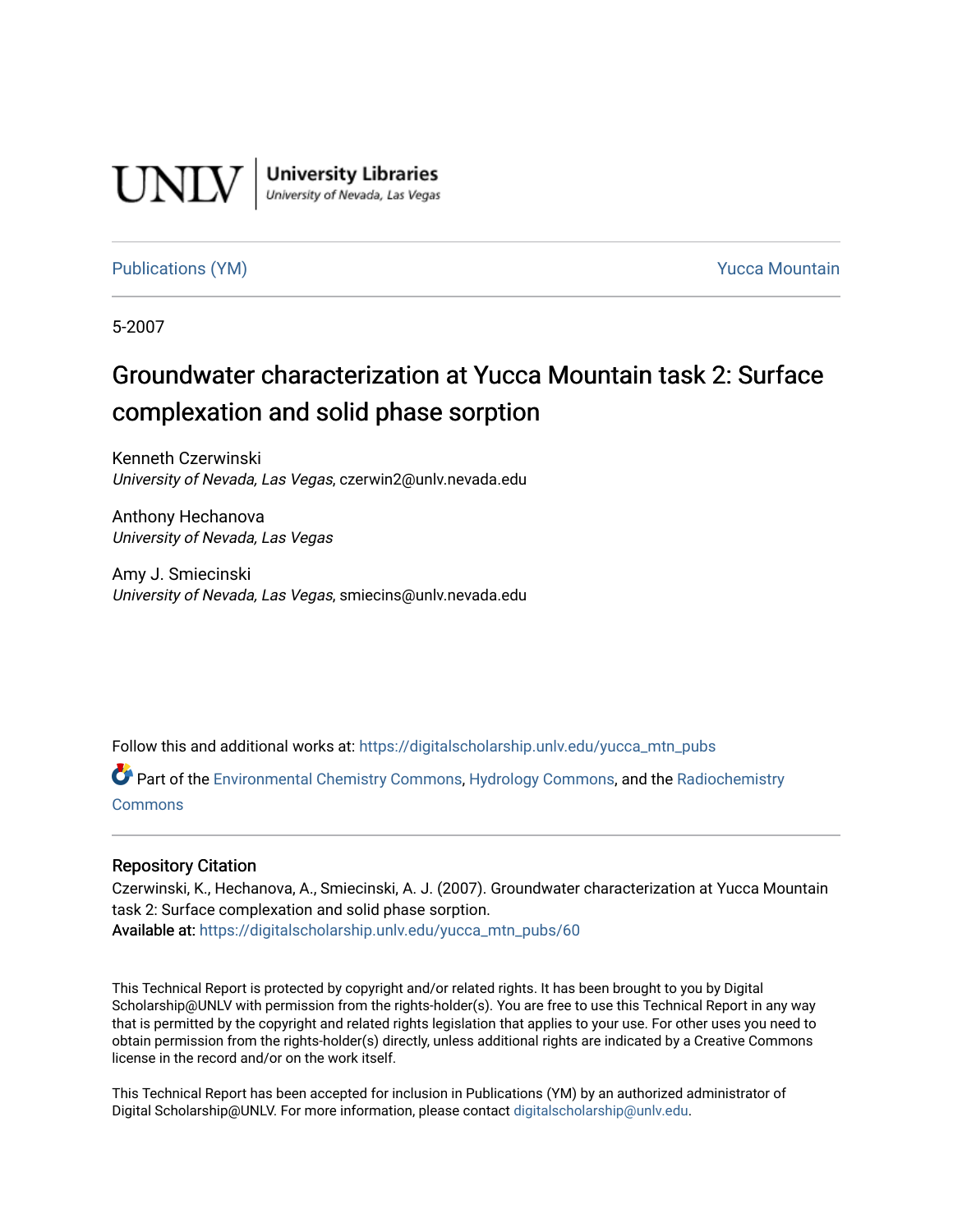*Nevada* Syslern **of** *Higher Education* 



# **TECHNICAL REPORT**

**Title: Groundwater Characterization at Yucca Mountain Task 2: Surface Complexation and Solid Phase Sorption** 

**Report Document Identifier:** 

**TR-06-006 Task ORD-RF-02** 

**REVISION: 0** 

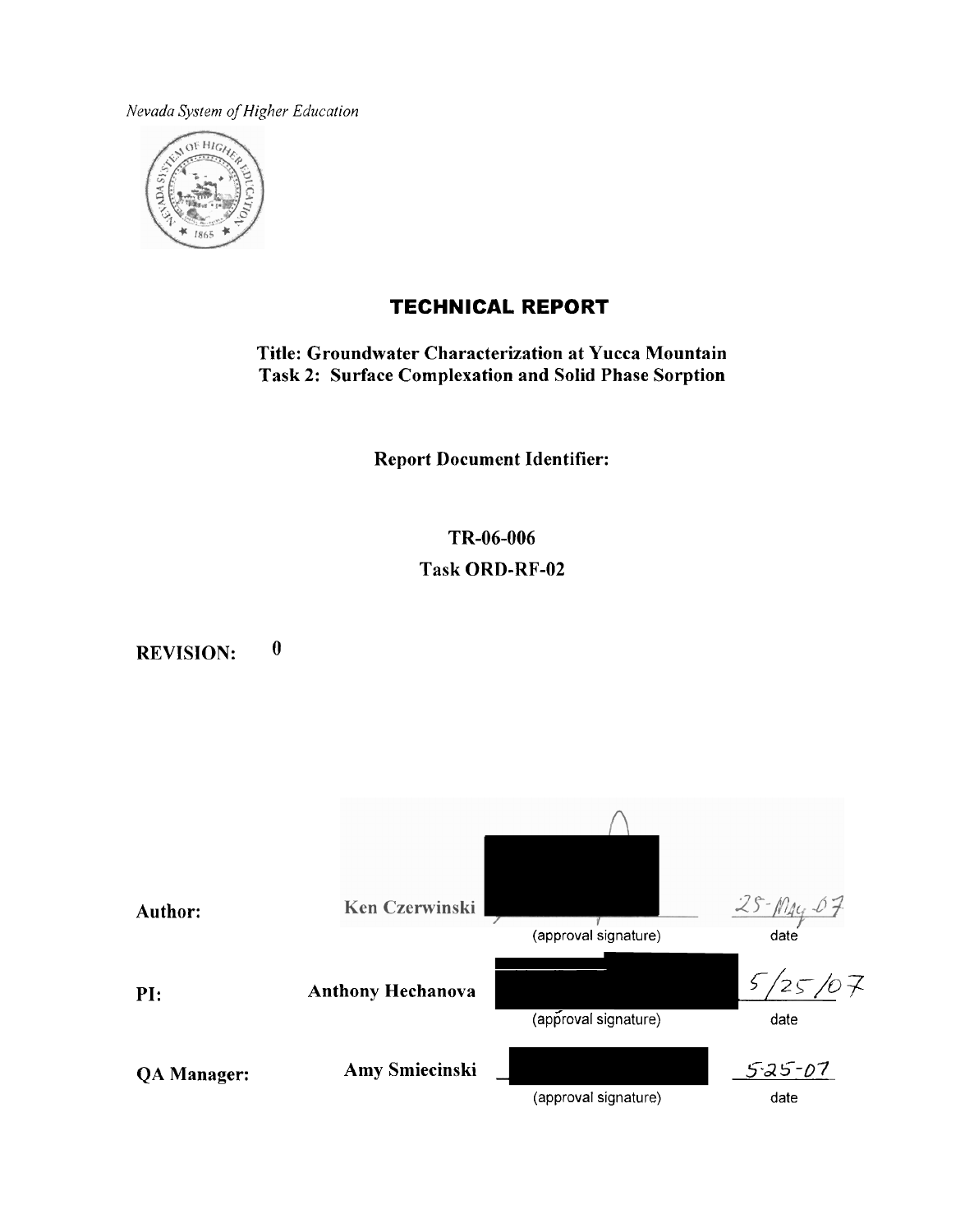# **Groundwater Characterization at Yucca Mountain** Task 2: Surface Complexation and Solid Phase Sorption

# 1. Table of Contents

| 2.     |                        |    |
|--------|------------------------|----|
| 3.     |                        |    |
| 4      | Introduction           |    |
| 4.1.   |                        |    |
| 4.2.   |                        |    |
| 4.3.   |                        |    |
| 5.     | Methods and materials. |    |
| 5.1.   |                        |    |
| 5.2.   |                        |    |
| 6.     |                        |    |
| 7      |                        |    |
| 7.1.   |                        |    |
| 7.2.   |                        |    |
| 7.3.   |                        |    |
| 7.3.1. |                        |    |
| 7.3.2. |                        |    |
| 7.3.3. |                        |    |
| 7.4.   |                        |    |
| 7.5.   |                        |    |
| 7.6.   |                        |    |
| 8      |                        | 28 |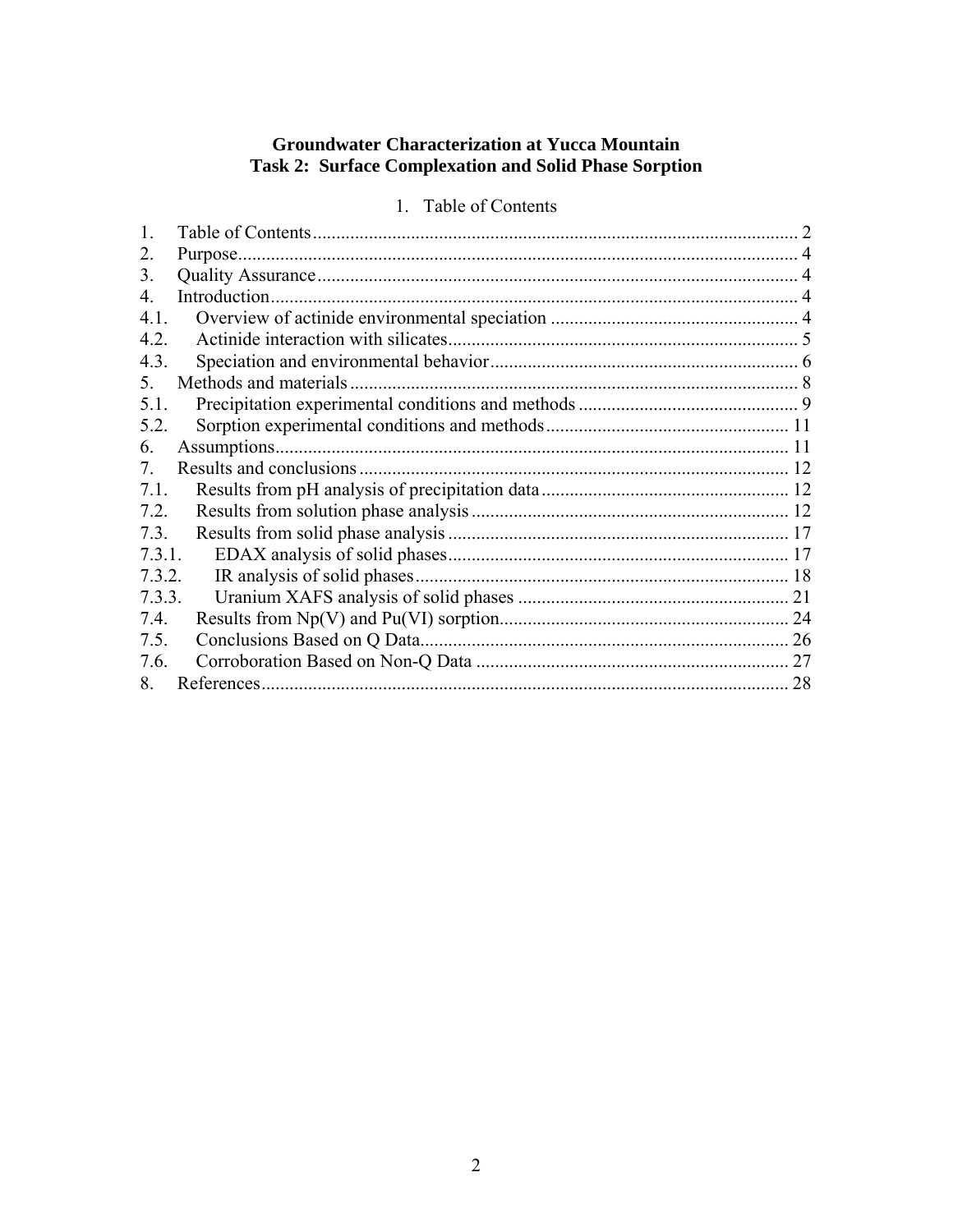# Figures

|                                                                                                                            | 7  |
|----------------------------------------------------------------------------------------------------------------------------|----|
|                                                                                                                            |    |
| Figure 3. $K_{U}$ vs. $K_{Fe}$ for samples with 1.0 mM initial uranium solution concentration 14                           |    |
| Figure 4. $K_{U}$ vs. $K_{Fe}$ for samples with 0.1 mM initial uranium solution concentration 14                           |    |
| Figure 5. $K_{U}$ vs. $K_{Si}$ for samples with 1 mM initial uranium solution concentration.  16                           |    |
| Figure 6. $K_{U}$ vs. $K_{Si}$ for samples with 0.1 mM initial uranium solution concentration.  16                         |    |
|                                                                                                                            |    |
|                                                                                                                            |    |
|                                                                                                                            |    |
| .22                                                                                                                        |    |
| Figure 11. Fourier transforms of the EXAFS data.                                                                           | 23 |
| Figure 12. Comparison of computed U-Fe EXAFS spectra with experimental data.<br>. 23                                       |    |
| Figure 13. <sup>237</sup> Np(V) sorption to Yucca Mountain core and Fe in DI water, 0.1 M SiO <sub>3</sub> <sup>2</sup> ,  |    |
| and J-12 groundwater.                                                                                                      | 25 |
| Figure 14. <sup>239</sup> Pu(VI) sorption to Yucca Mountain core and Fe in DI water, 0.1 M SiO <sub>3</sub> <sup>2</sup> , |    |
|                                                                                                                            | 26 |

# Tables

| Table 2. QA and non-QA project methods and data. The method abbreviations are          |      |
|----------------------------------------------------------------------------------------|------|
| defined below the table.                                                               |      |
|                                                                                        |      |
|                                                                                        |      |
| Table 5. Calculated K values for Fe from precipitation data. Concentrations are mM. 13 |      |
| Table 6. Calculated K values for Si from precipitation data. Concentrations are mM 13  |      |
| Table 7. Calculated K values for U from precipitation data. Concentrations are mM14    |      |
| Table 8. Precipitation samples resulting in solids examined by IR and EDAX. Initial    |      |
| concentrations are in mM.                                                              | 17   |
| Table 9. IR spectrum interpretation of TS-QA2-7.5-74, a sample with 54 % Si            | . 19 |
| Table 10. IR spectrum interpretation of TS-QA2-6-42, a sample with 86.1 % Fe 20        |      |
| Table 11. IR spectrum interpretation of TS-QA2-9-40, a sample with 33.17 % U           | 21   |
|                                                                                        | 21   |
|                                                                                        |      |
|                                                                                        |      |
|                                                                                        |      |

Acknowledgements: Tyler Sullens, Jeanette Daniels, Lani Seamans – University of Nevada Las Vegas, Las Vegas, NV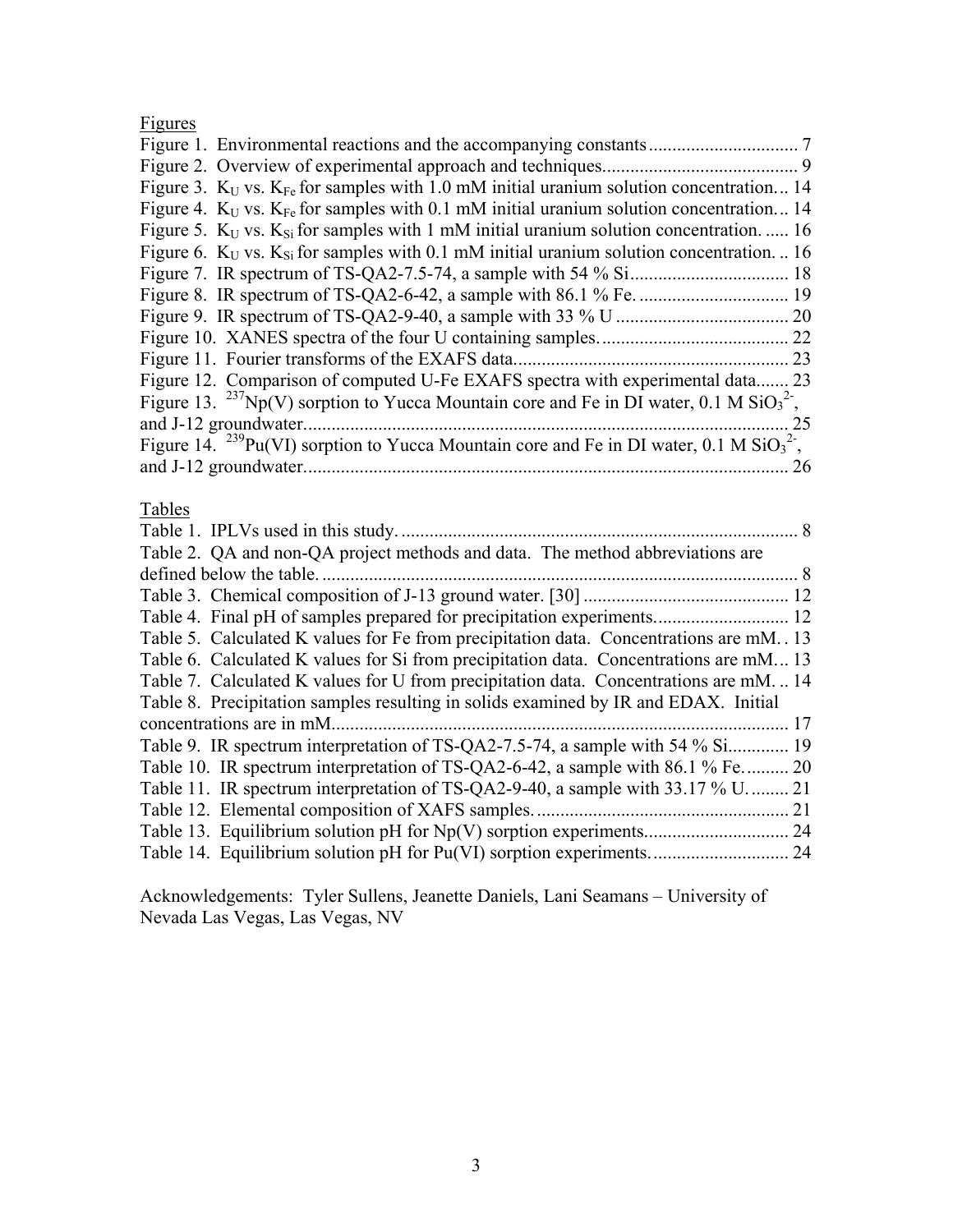#### 2. Purpose

The purpose and scope of this report is to present an overview of the experiments, methods, results, and conclusions from research performed for the project "Groundwater Characterization at Yucca Mountain Task 2: Surface Complexation and Solid Phase Dissolution". The impact of surface complexation, alteration phase formation, and solution competition with metal ions on the solubility and speciation of actinide elements (U, Pu, Np) will be examined. In particular the role of iron (as  $Fe^{2+}$  and  $Fe^{3+}$ ) and silicate (as  ${SO_3}^2$ ) concentrations on speciation, solubility, sorption, and secondary phase formation of actinides will be investigated. While a large body of literature exists on the interaction of actinides with iron and iron oxide phases, relatively little has been explored regarding the impact of silicates on actinide speciation. Therefore the role of silicates will be the main focus of the report, as it is the primary factor which meaningfully contributes to the enhanced understanding of actinide environmental speciation.

The described topics are examined through two main studies areas: formation of precipitates from solution phase species and sorption of dissolved species to solids. The main actinide ion species of interests are  $UO_2^{2+}$ , NpO<sub>2</sub><sup>+</sup>, and Pu<sup>4+</sup>. These species were selected based on their importance as components of spent nuclear fuel and their potential to form soluble species. The main component of spent nuclear fuel is uranium; neptunium is expected to have a high solubility due to its pentavalent oxidation state, and plutonium may form colloidal species [1]. The aqueous phase pH, Fe concentration, and  $\text{SiO}_3^2$  concentration are varied. The role of Fe is of importance since canister corrosion may elevate aqueous levels of iron. Since the groundwater near the Yucca Mountain site is approaching saturation in silicate concentration, evaluation of this anion is deemed crucial. Furthermore, geochemical research at the Nevada Test Site has identified goethite and silicates as important geominerals, offering further motive for the investigation of iron oxides and silicates [2]. The role of pH is fundamental in dictating actinide and iron hydrolysis [3] and is evaluated to ascertain its importance in speciation in the presence of the other solution constituents. The project results will elucidate the relative importance of Fe and silicates in actinide speciation, in particular the formation of precipitates and subsequently sorbed species. The main focus will be on the role of silicate.

3. Quality Assurance

The data are collected under the NSHE Quality Assurance Program based on implementing procedures found at http://hrcweb.nevada.edu/qa/iplv.htm. No conclusions of this Report are based on unqualified data.

#### 4. Introduction

4.1. Overview of actinide environmental speciation

There has been a large effort to evaluating Np, Pu, and other actinide species present in the environment [4-7]. The important actinide phases and processes in the environment have been identified: precipitation, sorption, complexation, and colloid formation. The papers also stress that speciation dictates the environmental behavior of the actinides, allowing an analysis of mobility, toxicity, and risk. The main methods for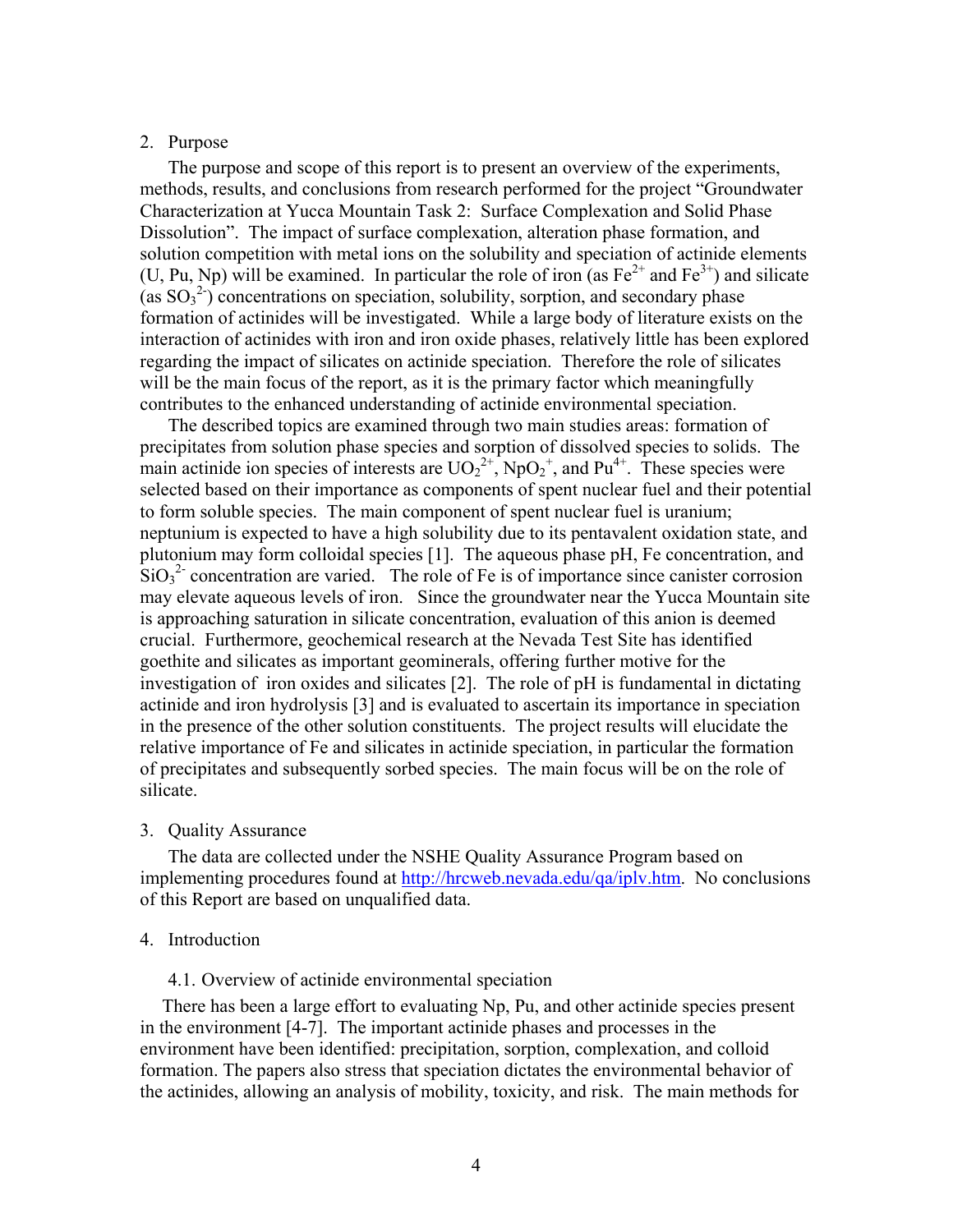actinide immobilization in the environment are precipitation and sorption to geological surfaces. The combination of chemical kinetics and thermodynamics with site geochemistry in the evaluation of actinide environmental sorption has been shown to permit modeling for transport analysis and remediation activities over site variations [8]. Sorption of actinides to local sediment and solid phases is known to be a crucial control of their transport and environmental behavior. Actinide precipitation and sorption is highly influenced by local chemical conditions, in particular pH, solution phase composition, and Eh, in addition to the composition of the sediment. Due to these differing parameters, actinide sorption to sediment can be spatially varied at a given site.

A number of studies have been performed on the sorption of Np and Pu to sediments. The sorption and speciation of Pu to tuff has been studied by XAFS [9]. Plutonium was found to be sorbed to manganese oxides and clay smectites, but not iron oxides. The oxidation states of Pu were found to be hexa- and pentavalent. This work initiated further studies on the role manganese oxide on Pu sorption. Other studies have indicated differences between the sorption of Np and Pu [10]. In this study the sorption of Np can be described with a Freundlich isotherm, while Pu sorption does not exhibit such behavior under the examined conditions. Differences in the sorption sites are also expected, which can be attributed to the differing oxidation states of Np and Pu used in the study. Unlike studies with tuff, this study found Pu sorbed to iron oxides. Again this can be traced to the Pu oxidation state, indicating its dominant role in the environmental behavior of Pu and the need to understand actinide redox when evaluating and modeling sorption. These contradictions in the role of iron oxides for Pu sorption are important regarding near field corrosion of containers in evaluation sorption behavior.

Batch experiments have been used to examine the Np redox species involved in sorption to iron oxides [11-13]. The techniques included EXAFS, solvent extraction, and XPS. Modeling was performed to determine complexation constants and the influence of carbonate on speciation and Np sorption behavior was observed. Surface properties of the oxides were found to influence Np sorption. The sorption of Np to clay phases has also been examined [14-17]. The role of pH and carbonate concentration has been evaluated with carbonate species shown to compete with surface sorption. The formation of the Np hydroxide species has been correlated with sorption, indicating an important role in solution speciation on the sorption behavior of Np. This indicates speciation modeling of Np and Pu can aid in sorption evaluation, since the solution chemistry will dictate the formation of carbonate, hydroxide, or mixed hydroxycarbonate species.

#### 4.2. Actinide interaction with silicates

 Previous studies have explored the sorption of uranyl and neptunyl on silicates and iron oxides [18]. Competitive ligands were shown to influence sorption and were strongly linked to pH. The formation of carbonate species above pH 8 was demonstrated to increase uranyl solution concentration due to the formation of soluble carbonate species. The sorption of uranyl on zirconium silicates and oxides has been examined [19]. These results are expected to differ from the iron system due to fundamental variation between Fe and Zr chemistry, but they provide a useful comparison. These data have been used to link structural evaluation of the sorbed species with modeling, particularly in developing species constraints in the system. Neptunium chemistry in silicate gels has been studied for different oxidation states [20]. Sorption of both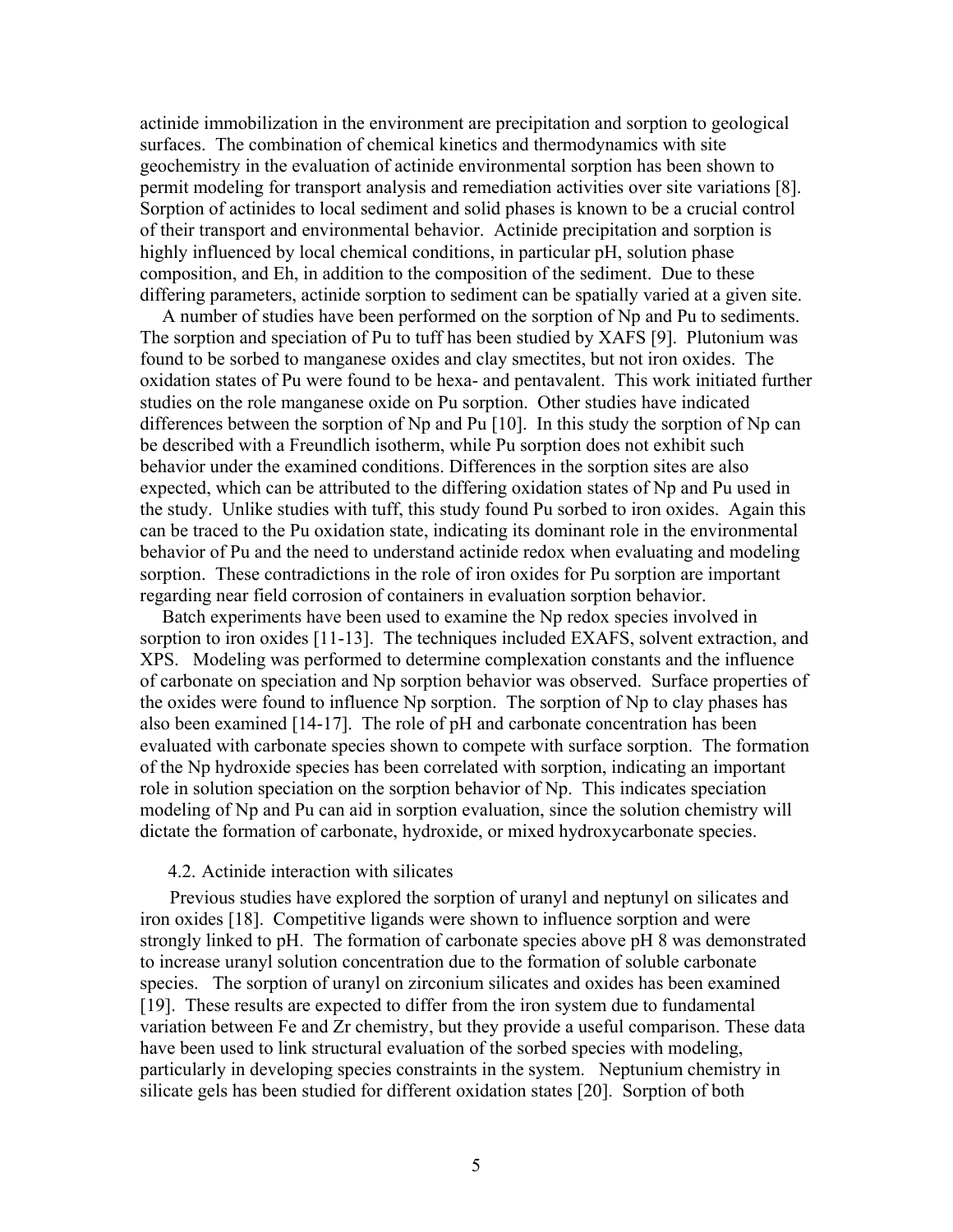pentavalent and hexavalent oxidation states was observed, with high sorption for  $Np(V)$ . Organic ligands were shown to reduce the sorption of Np to the silicate gel. The complexation constants for the Np-organic species were accurately used to describe the degree of Np desorption due to the ligand. The results from the Np and U silicate studies provide support for the use of complexation data in evaluating expected speciation.

 The influence of silicates on Pu speciation has been studied in solution and solid phases. Tetravalent Pu interaction with  $Na<sub>2</sub>SO<sub>3</sub>$  was examined from pH 9 to 14 [21]. The Pu silicate species in solution were determined between pH 11 and 13.8, with the expected species due to complexation of the  $SiO<sub>3</sub><sup>2</sup>$  anion. At pH 9 no effect of  $SiO<sub>3</sub><sup>2</sup>$  on Pu solubility was observed. These results indicate that silicon solution species will have no influence in the formation of soluble Pu species except above pH 9. In silicate waste forms with Pu, corrosion was shown to induce a silicate phase with high Pu concentration [22]. This observation was used to propose the potential formation of Pu secondary phases due to interaction of original waste forms with the high silicate water near Yucca Mountain. Plutonium silicate phases are expected to be stable and have been investigated as nuclear waste forms [23].

#### 4.3. Speciation and environmental behavior

 A range of methods can be employed in assessing environmental speciation and behavior. At very small scales, atomistic simulation can provide detailed information on surface behavior. However, this description is limited to systems with thousands of atoms. As the modeling scale increases, and different sorption sites are included, a distribution of surface complexation constants can be employed. Continuum-level models include isotherms and surface complexation models. The isotherms can be described by both linear and non-linear terms and may not reflect the actual chemistry on the surface. Models that describe surface complexation [24] are based on the functional chemistry operating at the surface. A composite approach to modeling is based on molecular-level information but considers the surface to be undifferentiated with respect to mineral surface site type [25], using weak and strong sites to describe differences in functional groups. The component additivity approach is formulated on the concept that sorption is the sum of the interacting functional groups, or sites on the surface [26].

Fundamental environmental speciation using chemical kinetics and thermodynamics is known to be extremely useful and relevant in evaluating chemical forms. A schematic representing reactions and accompanying constants is shown in Figure 1**.** Chemical description by this method permits the inclusion of data into a variety of models [27], improving and extending its utility.

The complexation constants and kinetic terms can be generated from fundamental chemical reactions. A general chemical reaction is described as:

$$
aM^{z+} + bL^{x-} \Leftrightarrow M_aL_b^{(az-bx)}
$$
 Eq. 1

for complexation or

$$
M_a L_{b(s)} \Leftrightarrow aM^{Z+} + bL^{x-}
$$
 Eq. 2

for the solubility of a solid where M is the metal ion and L is a ligand. The kinetics of the reaction can be measured to establish time conditions needed to reach equilibrium. The change in radionuclide and ligand concentration can drive the formation of various chemical species.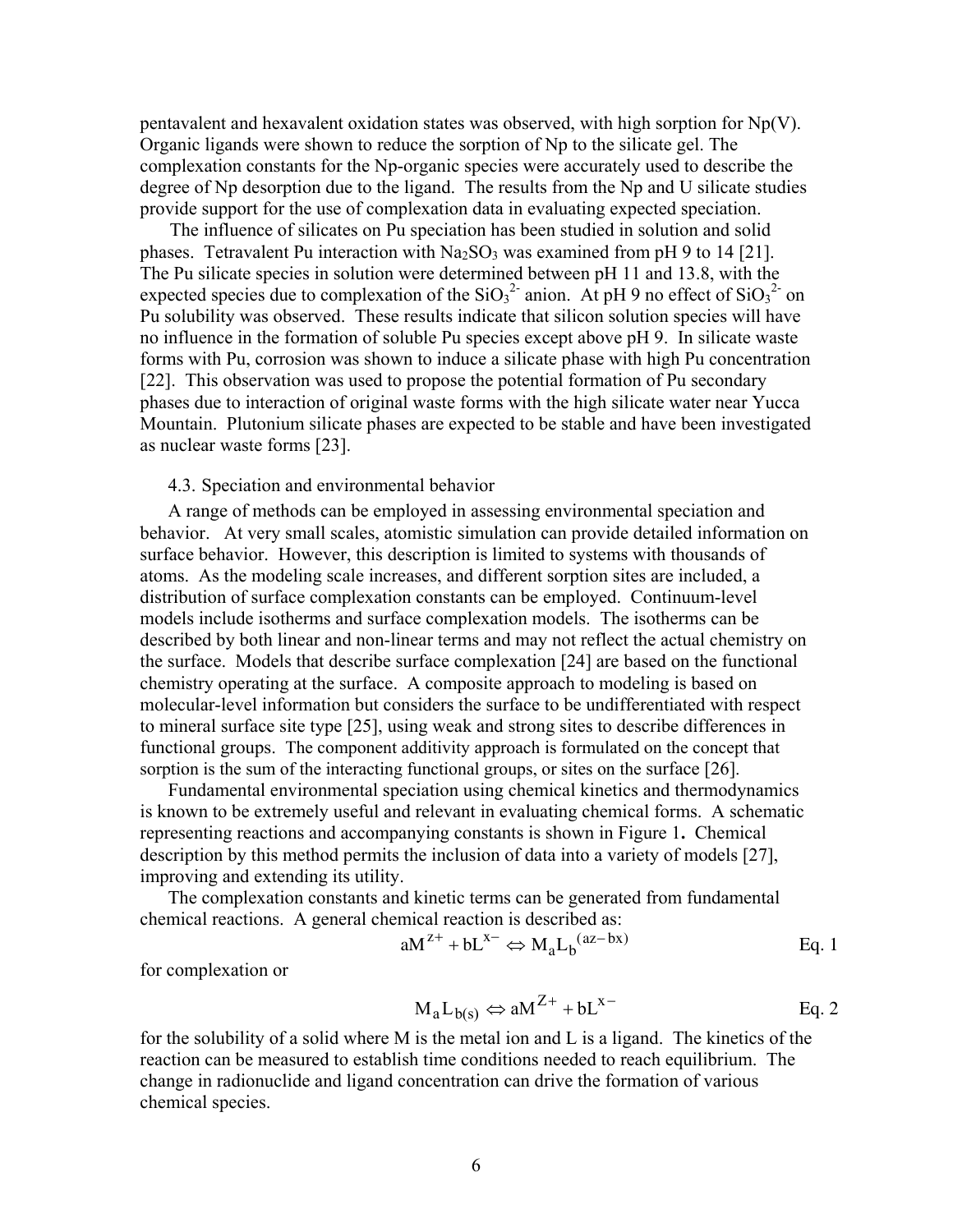

**Figure 1.** Environmental reactions and the accompanying constants

Non-Q for informational purposes only

From Eq. 1, the stability constant to describe speciation at equilibrium can be evaluated as:

$$
\beta_{M_a L_b} = \frac{\gamma_{M_a L_b} \left[ M_a L_b^{(az-bx)} \right]}{\gamma_M \left[ M^{z+1} \right]^a \gamma_L \left[ L^{x-1} \right]^b}
$$
 Eq. 3

and, from Eq. 2, the solubility constant:

$$
K_{sp(M_aL_b)} = \gamma_M \left[ M^{Z+} \right]^a \gamma_L \left[ L^{x-} \right]^b \qquad \qquad Eq. 4
$$

The activity coefficients are denoted by  $\gamma$ . If the constants are measured as a function of ionic strength, the specific ion interaction theory or the Pitzer equation can be used to evaluate constants at different ionic strengths. Temperature variations are explained by second law extrapolations with the Gibbs free energy. Enthalpy and entropy are investigated by evaluating the stability constant as a function of temperature through the following equations (using standard nomenclature) [28]:

$$
\Delta G = -RT \ln \beta \qquad \qquad \text{Eq. 5}
$$

$$
R \ln \beta = -\frac{\Delta H}{T} + \Delta S
$$
 Eq. 6

Kinetic data on solid phase dissolution or sorption can be found by evaluating solution concentration as a function of time. Kinetics analyses can be used to determine dissolution rate constants, surface area mass normalized dissolution, and solution equilibrium conditions. Dissolution rate constants can be determined with the equation below [29]:

$$
\left[M\right]_t = \left[M\right]_{eq}\left(1 - e^{-kt}\right) \tag{Eq. 7}
$$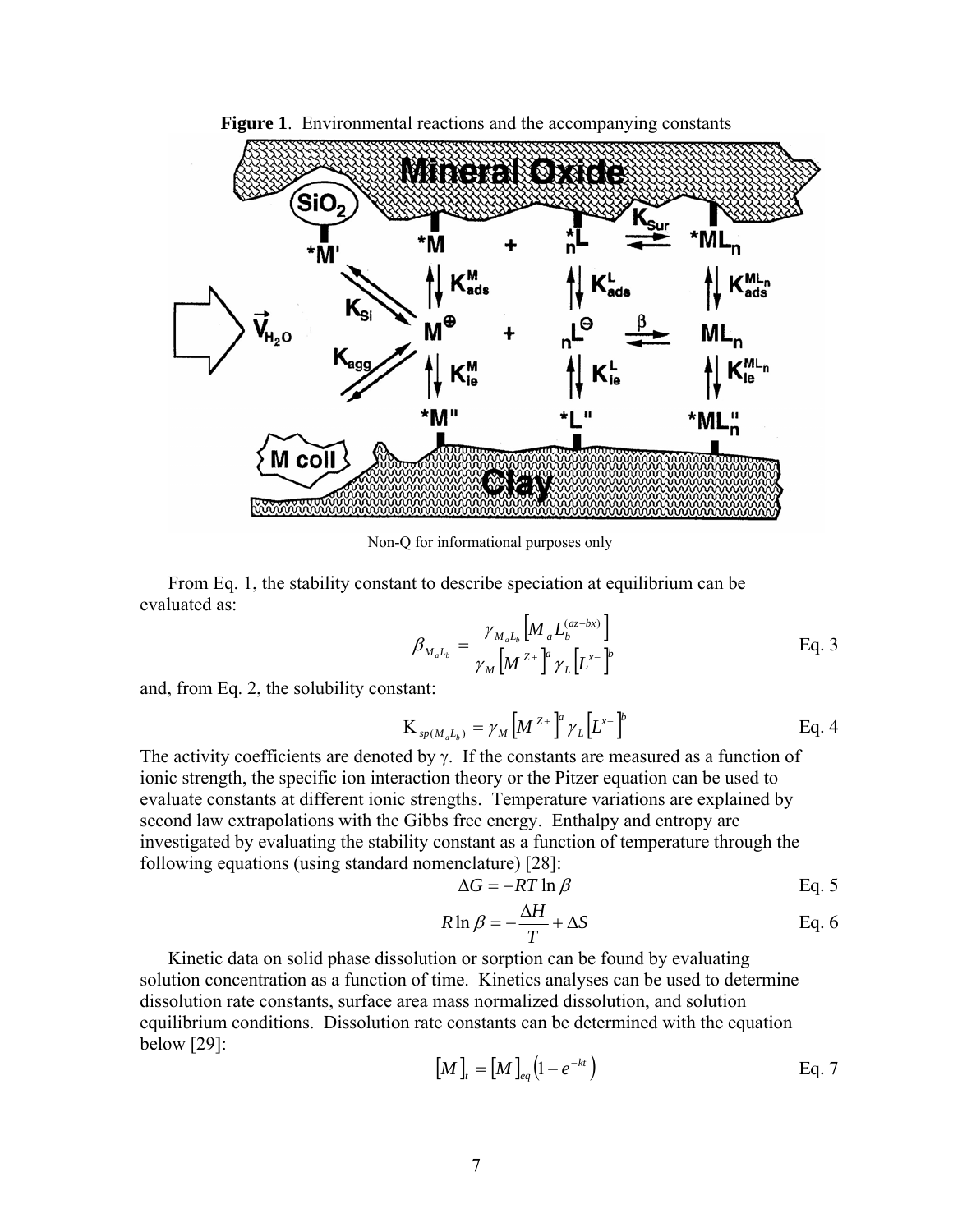where  $[M]_t$  is the examined metal ion solution concentration at time *t*,  $[M]_{eq}$  is the metal solution concentration at equilibrium, and *k* is the rate constant in inverse time units. Sorption rates constants can use the equation

$$
\begin{bmatrix} M \end{bmatrix}_{t} = \begin{bmatrix} M \end{bmatrix}_{eq} + \begin{bmatrix} M \end{bmatrix}_{sorb} \left( e^{-kt} \right)
$$
 Eq. 8

where the additional term  $[M]_{\text{sorb}}$  is the maximum concentration of sorbed metal ion. The decrease in concentration due to radioactive decay can be accounted for with substitutions into the above equations.

5. Methods and materials

All materials and standards used conformed with QA requirements. Experiment procedures used are from IPLVs and are at http://hrcweb.nevada.edu/qa/iplv.htm. The IPLVs used in this work shown in Table 1.

**Table 1.** IPLVs used in this study.

| IPLV-003 rev. 3 Analytical and Top Loading Balance Use                                |  |  |  |  |
|---------------------------------------------------------------------------------------|--|--|--|--|
| IPLV-005 rev. 1 Batch Testing                                                         |  |  |  |  |
| IPLV-012 rev. 3 Measurement of Conductivity, Alkalinity, and pH in Water Samples      |  |  |  |  |
| IPLV-017 rev. 2, 3 Pipettor Use and Calibration Check                                 |  |  |  |  |
| IPLV-071 rev. 0 Measurement of Aqueous Constituent Concentrations by Inductively      |  |  |  |  |
| Coupled Plasma Atomic Emission Spectroscopy (ICP-AES) or Inductively Coupled          |  |  |  |  |
| Plasma Mass Spectroscopy (ICP-MS)                                                     |  |  |  |  |
| IPLV-072 rev. 0 Measurement of Radionuclide Activity by Liquid Scintillation counting |  |  |  |  |
| (LSC)                                                                                 |  |  |  |  |
| IPLV-078 rev. 0 Use of Ultraviolet Visible Spectrometer                               |  |  |  |  |
| IPLV-079 rev. 0 Determination of Surface Area of Solid Samples                        |  |  |  |  |

The studies include data collected under QA protocols as well as data that did not conform to QA requirements (Table 2). The experiments performed in this study can be divided into precipitation and sorption experiments. The experimental approach used in the project is shown below and demonstrates the areas of research as well as the techniques employed.

**Table 2.** QA and non-QA project methods and data. The method abbreviations are defined below the table.

|                         | <b>Precipitation studies</b> | <b>Sorption studies</b> |                      |  |  |
|-------------------------|------------------------------|-------------------------|----------------------|--|--|
| <b>QA</b> methods       | <b>Non-QA</b> method         | <b>QA</b> methods       | <b>Non-QA</b> method |  |  |
| Sample preparation      | Colloidal studies            | Sample preparation      | <b>XRD</b>           |  |  |
| pH measurement          | <b>SEM/EDAX</b>              | pH measurement          | <b>SEM/EDAX</b>      |  |  |
| <b>ICP-AES</b>          | IR spectroscopy              | <b>LSC</b>              | <b>SAA</b>           |  |  |
| UV-Visible              | <b>XAFS</b>                  |                         | <b>LA-ICP-MS</b>     |  |  |
| Ferrozine for $Fe^{2+}$ |                              |                         |                      |  |  |

ICP-AES: Inductively coupled plasma-atomic emission spectroscopy; XAFS: X-ray absorption fine structure spectroscopy; SEM/EDAX: Scanning electron microscopy/Energy dispersive X-ray analysis; XRD: X-ray diffraction; IR spectroscopy: Infrared spectroscopy; LSC: Liquid scintillation counting; SAA: Surface area analysis; LA-ICP-MS: Laser ablation inductively coupled plasma mass spectroscopy.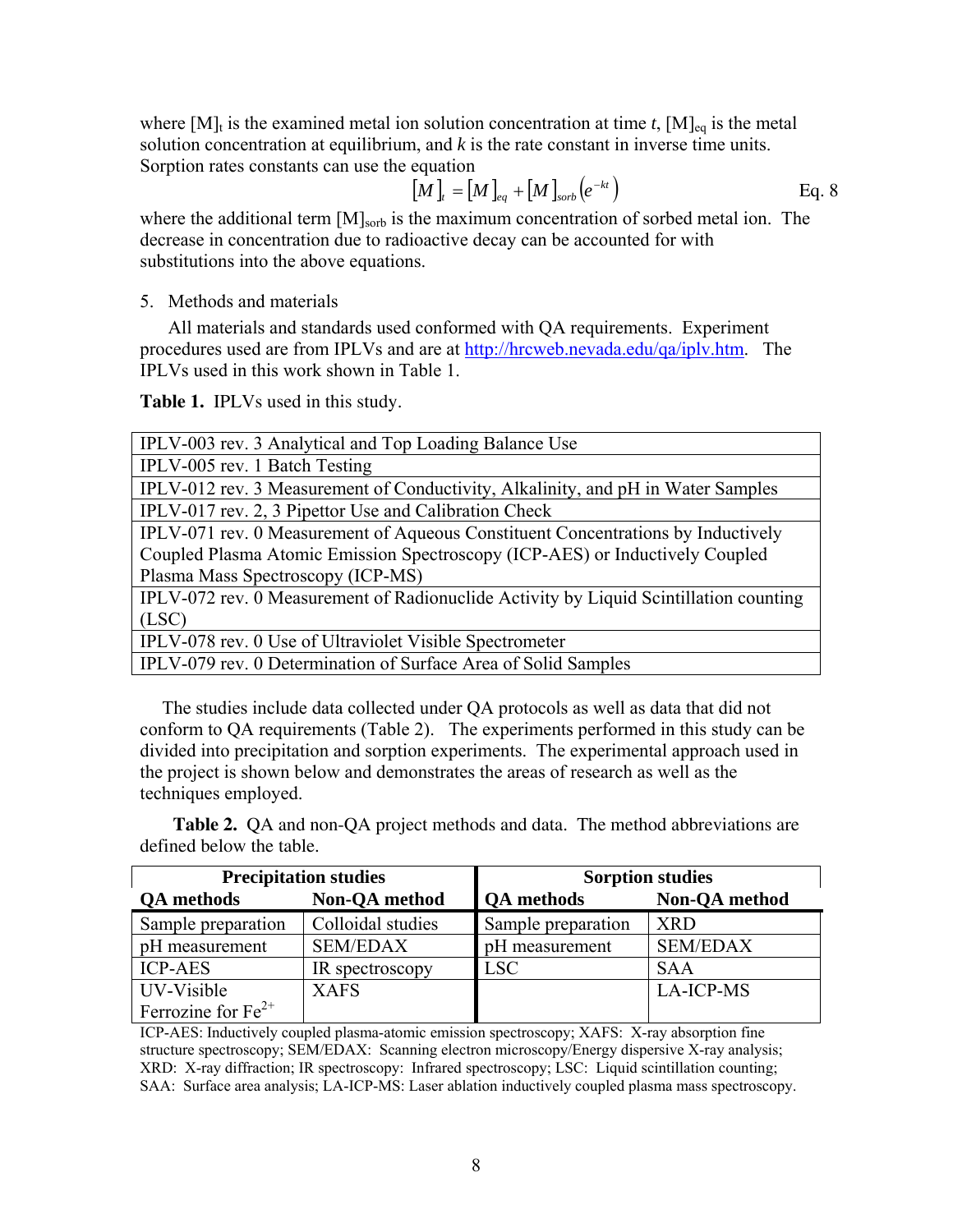Figure 2. Overview of experimental approach and techniques.



Non-Q for informational purposes only

5.1. Precipitation experimental conditions and methods

The sample preparation for the precipitation experiments utilized the following IPLVs

- o IPLV-003 rev. 3 Analytical and Top Loading Balance Use
- o IPLV-012 rev. 3 Measurement of Conductivity, Alkalinity, and pH in Water Samples
- o IPLV-017 rev. 2, 3 Pipettor Use and Calibration Check

Stock solutions were prepared at 50 mM of each of  $UO<sub>2</sub>(NO<sub>3</sub>)<sub>2</sub>$ , Na<sub>2</sub>SiO<sub>3</sub>, and FeCl<sub>3</sub> and 37.5 mM for FeCl<sub>2</sub>. Samples were prepared with a total volume of 45 mL and the component solution concentration of uranyl, silicate,  $Fe^{2+}$ , and  $Fe^{3+}$  was varied at 0, 0.1, and 1 mM for each component. A large matrix was required to evaluate all the conditions. The stock solutions were added in the order U, Fe(II), Fe(III), and  $SiO<sub>3</sub><sup>2</sup>$  to water initially set at pH 6.0, 7.5, and 9.0 to prepare the 45 mL experimental samples. The solutions were equilibrated with normal atmosphere and the pH periodically measured. Equilibrium was defined by the stabilization of the pH. At equilibrium the solution phase concentration of U, Fe, and Si was determined with a Spectro CIROS CCD ICP-AES using IPLV-071 rev. 0.

The presence of colloids was examined by diluting collected samples with water or nitric acid. The difference between acid dilution and water dilution followed by filtering should indicate the presence colloids. Because colloids will dissolve in acid but not water, the concentration of colloids can be determined by the difference between the acid treated and water treated samples. The sample preparation methods for the colloid studies are below.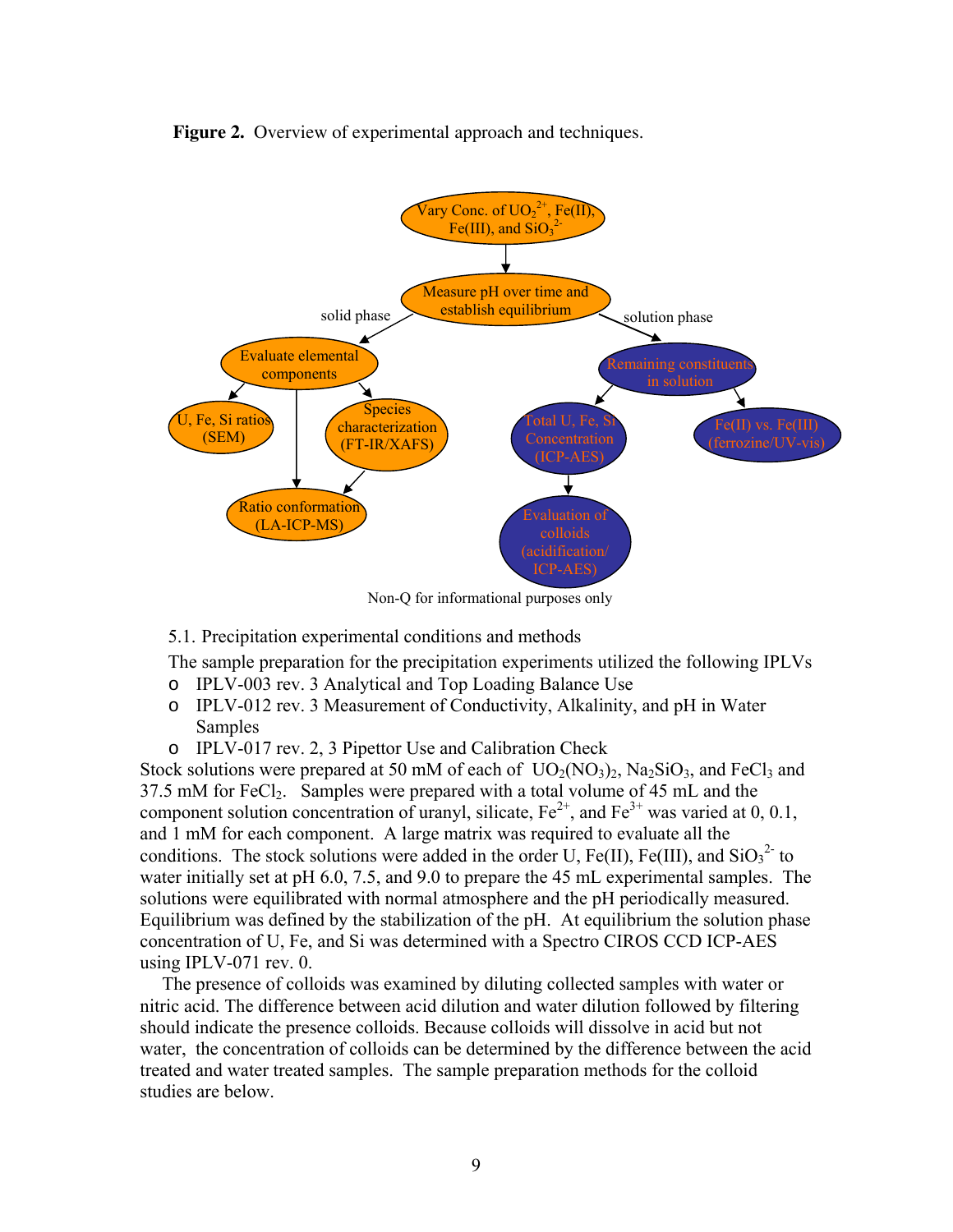- Set 1. 4.9 mL of each of the matrix solutions were transferred to a vial 0.1 mL of 1.6 M nitric acid was added to each of these solutions 5.0 mL of DI H<sub>2</sub>O was added and the solutions mixed
- Set 2. 5.0 mL of each of the previous solutions were transferred to a vial  $5.0$  mL of DI  $H<sub>2</sub>O$  was added and the solutions mixed

Only the initial pH 6.0 solutions were measured on the ICP-AES with little to no indication of colloidal formation.

The concentration of  $Fe^{2+}$  in solution was determined by UV-visible analysis on the Varian Cary 6000i UV-Visible-NIR spectrometer with a ferrozine indicator by measuring absorbance at 560 nm. The IPLVs used for this method were IPLV-003 rev. 3, IPLV-017 rev. 2 and 3, and IPLV-078 rev. 0. A stock solution of ferrozine was prepared by mixing 20 mL of 7 mM ferrozine, 360 mL of H2O, and 400 mL of 4.0 Buffer. To determine the  $Fe<sup>2+</sup> concentration, 0.1 mL of each sample's solution phase was added to 3.9 mL of$ ferrozine stock solution. A calibration curve was prepared similarly from NIST standards.

After the evaluation of the solution phase species the samples were examined for precipitates. Each of the solutions with observable amounts of precipitate were centrifuged at 5000 rpm for 10 minutes. The aqueous phase was decanted and the remaining solid freeze-dried. A portion of the remaining solid was placed on an aluminum stub fitted with carbon conductive tape. Each sample was analyzed for U, Fe, and Si, with relative ratios provided using EDAX on a JEOL JSM-5610 SEM. Samples were also prepared for IR spectroscopy by pressing KBr pellets with approximately 1-5 wt % sample. The samples analyzed by IR were selected based on the ratios of each constituent indicated by EDAX. The peak descriptions were interpreted from literature data.

 Samples used for XAFS were chosen form those solutions that produced sufficient precipate. Each sample was diluted with boron nitride to approximately 1 wt% uranium and spectra were recorded in fluorescence mode at BESSRC-CAT 12-BM beam line using a 13 element germanium detector. Uranium  $L_{III}$  edge (17,166 eV) X-ray absorption spectra were collected at the Advanced Photon Source using a Si (1,1,1) double crystal monochromator.. Use of the Advanced Photon Source was supported by the U. S. Department of Energy, Office of Science, Office of Basic Energy Sciences, under Contract No. DE-AC02-06CH11357.

Energy calibration was done using an Yttrium foils (K edge =  $17,038$  eV). For each sample, several EXAFS spectra were recorded at  $k = [0 - 12]$   $A^{-1}$  and averaged. The background contribution was removed using Autobk software and data analysis was performed using WINXAS. For the fitting procedure, amplitude and phase shift function were calculated by FEFF8.2. The feff.inp files were generated by ATOMS using crystallographic structures taken from literature. The adjustments of EXAFS spectra were performed under the constraints  $S_0 = 0.9$ , a single value of energy shift  $\Delta E_0$  was used for all scattering. The uncertainty on the coordination number (C.N) is 20%, the uncertainty on the distance  $(R)$  is 0.02 Å. A UO<sub>2</sub> XANES spectrum was recorded for U(IV) reference.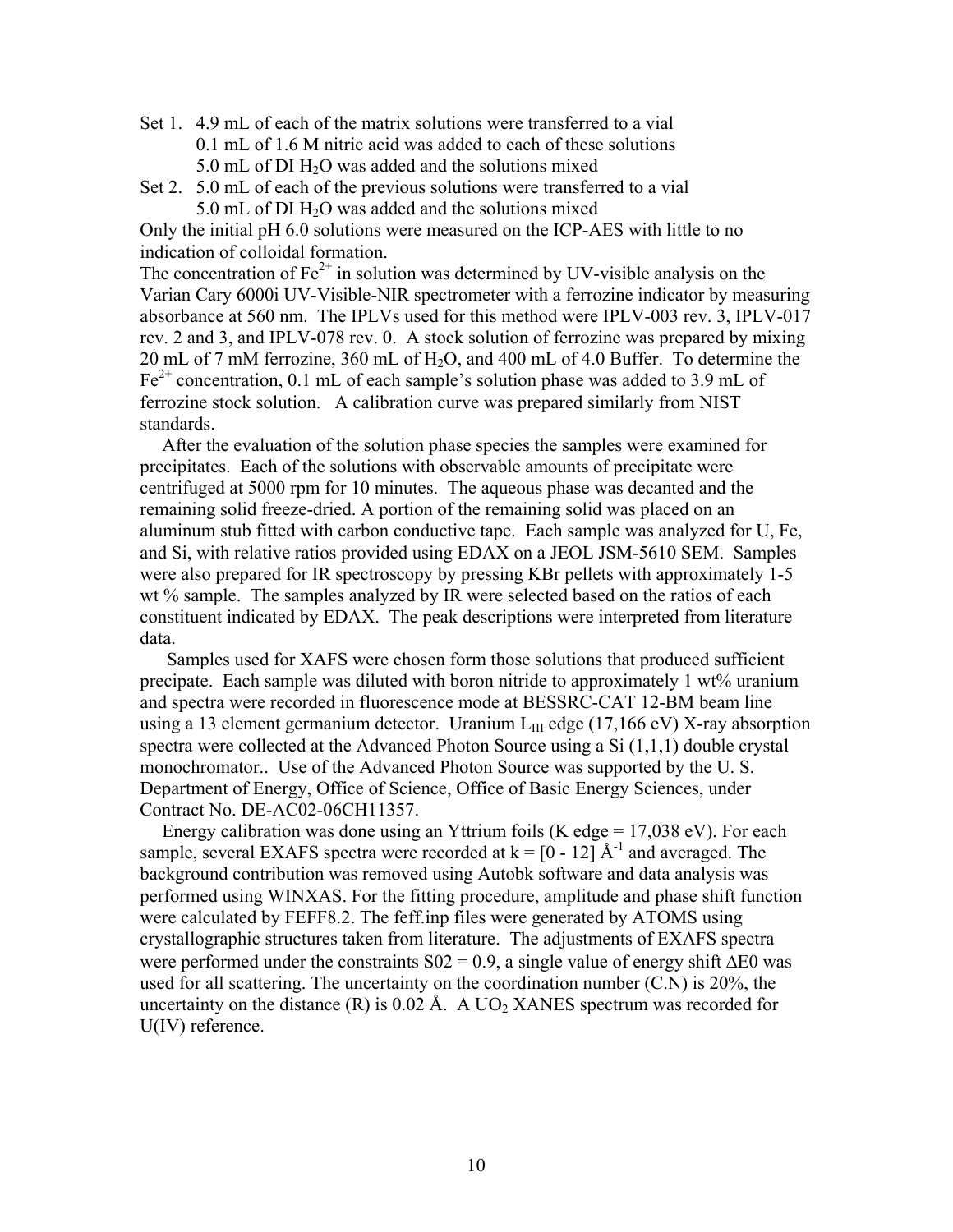#### 5.2. Sorption experimental conditions and methods

The sorption of the tracer isotopes  $^{237}Np(V)$  and  $^{239}Pu(VI)$  to solid phases was examined in this task. The initial solution concentration of actinide tracer was 750 Bq/mL, resulting in  $[Np]_0=1.21E^{-4}$  M and  $[Pu]_0=1.37E^{-6}$  M. Solid phases included core cutting from Yucca Mountain (SPC02043307 Virtual Box 01006942) and 200 mesh iron. Solution phases included DI  $H_2O$ , 1 mM  $SiO_3^2$ , and J-12 water. The experimental samples were prepared by adding Np or Pu tracer to enough solution to yield a total volume of 500 mL then placing 100 g of solid phase in the solution. Samples were also prepared without solid phases. The solution pH evolved based on the interaction of the solution phase with the solid matrix and the atmosphere.

Solution pH and dissolved actinide concentration was evaluated over time. The pH was evaluated based on IPLV-012 rev. 3. The solution phase Np and Pu concentration was determined by liquid scintillation counting based on IPLV-072 rev. 0. The scintillation samples were prepared with 1.0 mL of aqueous phase from each sample added to 19.0 mL of Ultima Gold LSC cocktail. All samples were in polyethylene scintillation vials at room temperature. The LSC measured total counts 0-2000 KeV with counting ended at  $2\%$   $\sigma$  or 90 minutes.

The solid phases from these studies were examined by XRD, EDAX, and SAA. The XRD analysis was performed on core raw sample and 200 mesh iron. The core raw sample indicated the presence of Fe metal from the drilling. The Fe metal was magnetically removed. Each diffraction pattern was collect from 10 to 90° 2θ. The EDAX samples were prepared by placing samples on an aluminum stub fitted with carbon conductive tape. Each sample was analyzed for Na, K, U, Fe, and Si, with relative ratios given. The surface area for unreacted 200 mesh iron, unreacted core raw, 200 mesh iron reacted with J-12 water, and core raw reacted with J-12 water were measured using the standard BET method. The measurements did not pass the QA requirements and is therefore non-Q.

#### 6. Assumptions

A key assumption in the project design is the use that the silicate species prevalent at Yucca Mountain is  $SiO<sub>3</sub><sup>2</sup>$ . This assumption is based on the composition of J-13 water [30] (Table 3). The silicon concentration is reported at total aqueous and not as the direct species. From the solution phase data, the constituents at highest concentration in J-13 water are Na<sup>+</sup> and aqueous Si. The concentration ratio of these species is Na:Si = 2:1, indicating a anionic charge of 2<sup>-</sup> for the silicate species to maintain charge neutrality. Even when cationic and anionic strengths are considered, to balance the charge of sodium the 1.015 mM Si must have a charge of -1.778, approximating the  $SiO<sub>3</sub><sup>2</sup>$  anion.

This task used J-12 groundwater rather than J-13. It is assumed the chemical composition of the ground water from both wells is similar.

In data analysis for the ion K values (Eq. 9), solution ion concentrations with values above the initial concentrations are set to the initial ion concentration. Solution ion concentrations with values below the MDL are set to the respective MDL to permit the determination of a real number when the data is input into Eq. 9.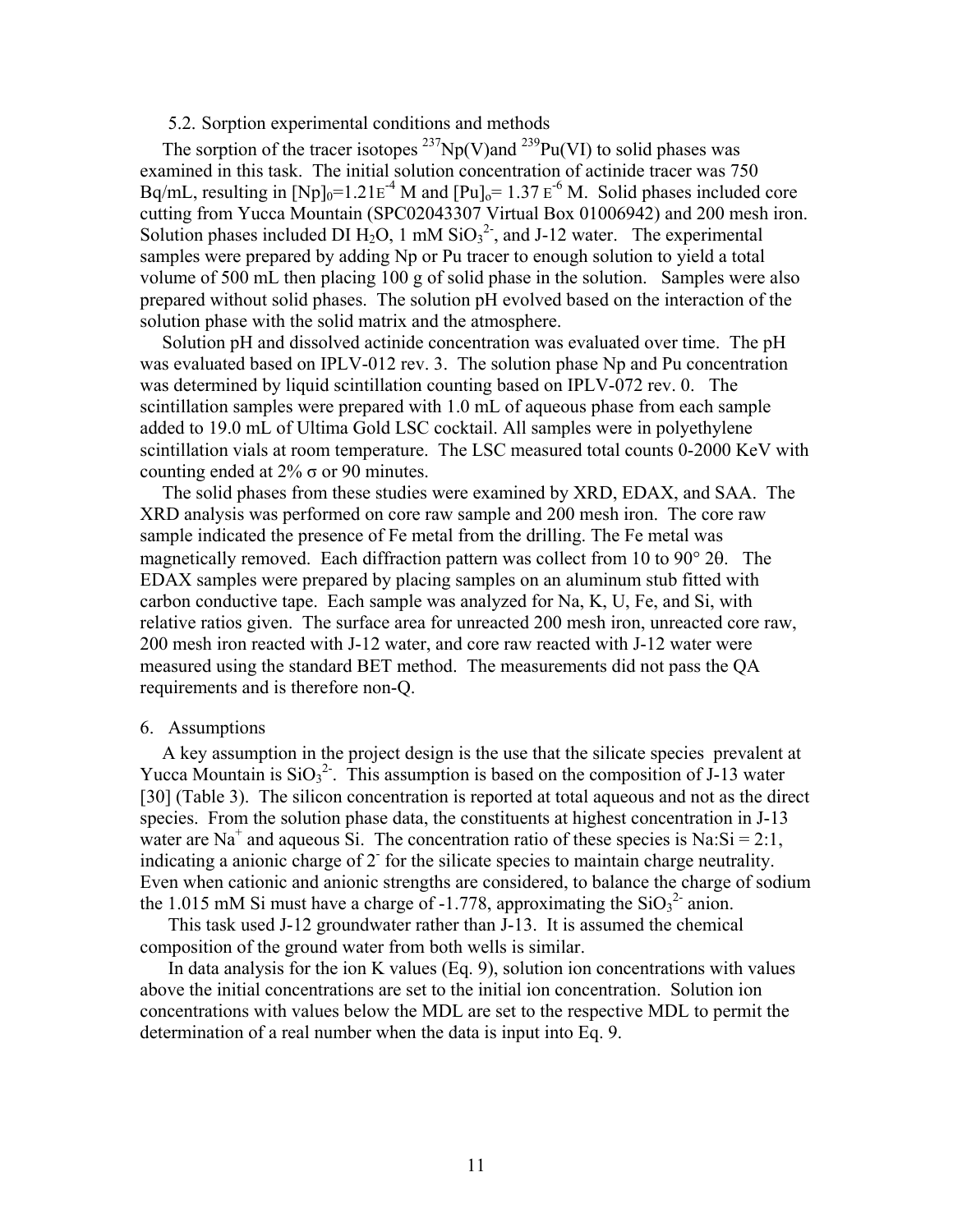| <b>Variable</b>     | <b>Composition</b><br>(mg/L) | mmol/L |
|---------------------|------------------------------|--------|
| $Na^{\overline{+}}$ | 45.8                         | 1.992  |
| $Cl-$               | 7.14                         | 0.201  |
| $Si$ (aq)           | 28.5                         | 1.015  |
| $Ca^{2+}$           | 13                           | 0.324  |
| $K^+$               | 5.04                         | 0.129  |
| $Mg^{2+}$           | 2.01                         | 0.084  |
| $Li+$               | 0.048                        | 0.007  |
| $F^{-}$             | 2.18                         | 0.115  |
| NO <sub>3</sub>     | 8.78                         | 0.142  |
| $SO_4^2$            | 18.4                         | 0.192  |
| pH                  | $6 - 9$                      |        |

**Table 3.** Chemical composition of J-13 ground water. [30]

Non-Q for information only

### 7. Results and Conclusions

The project results are presented below. The precipitation data provides the change in pH with time, solution phase concentration, and solid phase characterization. Sorption data is provided for Np and Pu interaction with the differing solutions and matrices. The project data can be accessed at http://hrcweb.nevada.edu/data/tda/ and is identified as ORD-RF-02. The results will be used to develop conclusions on the impact of silicate on actinide speciation under the examined conditions.

7.1. Results from pH analysis of precipitation data

The initial pH of the solutions for the precipitation experiments was 6.0, 7.5, and 9.0, with 84 samples prepared at each pH to evaluate the range of solution phase ion concentrations. No attempt was made to stabilize the pH. This resulted in the establishment of equilibrium based upon the initial solution conditions and a change in pH with time. Most solutions were stabilized within 790 hours, but variations were observed with pH (Table 4).

| Initial solution                              | Time to equilibrium |      | Minimum pH Maximum pH |  |  |
|-----------------------------------------------|---------------------|------|-----------------------|--|--|
| pH                                            | (hours)             |      |                       |  |  |
| 6.0                                           | 785                 | 2.45 | 8.35                  |  |  |
| 7.5                                           | 431                 | 2.30 | 10.25                 |  |  |
| 9.0                                           | 310                 | 2.49 | 10.42                 |  |  |
| Data from R02ID 005, R02ID 006, and R02ID 007 |                     |      |                       |  |  |

**Table 4.** Final pH of samples prepared for precipitation experiments.

Data from R02JD.005, R02JD.006, and R02JD.007

#### 7.2. Results from solution phase analysis

The numerous experimental samples show the conditions responsible for the largest relative reduction in solution phase solution phase ion concentration. Since the results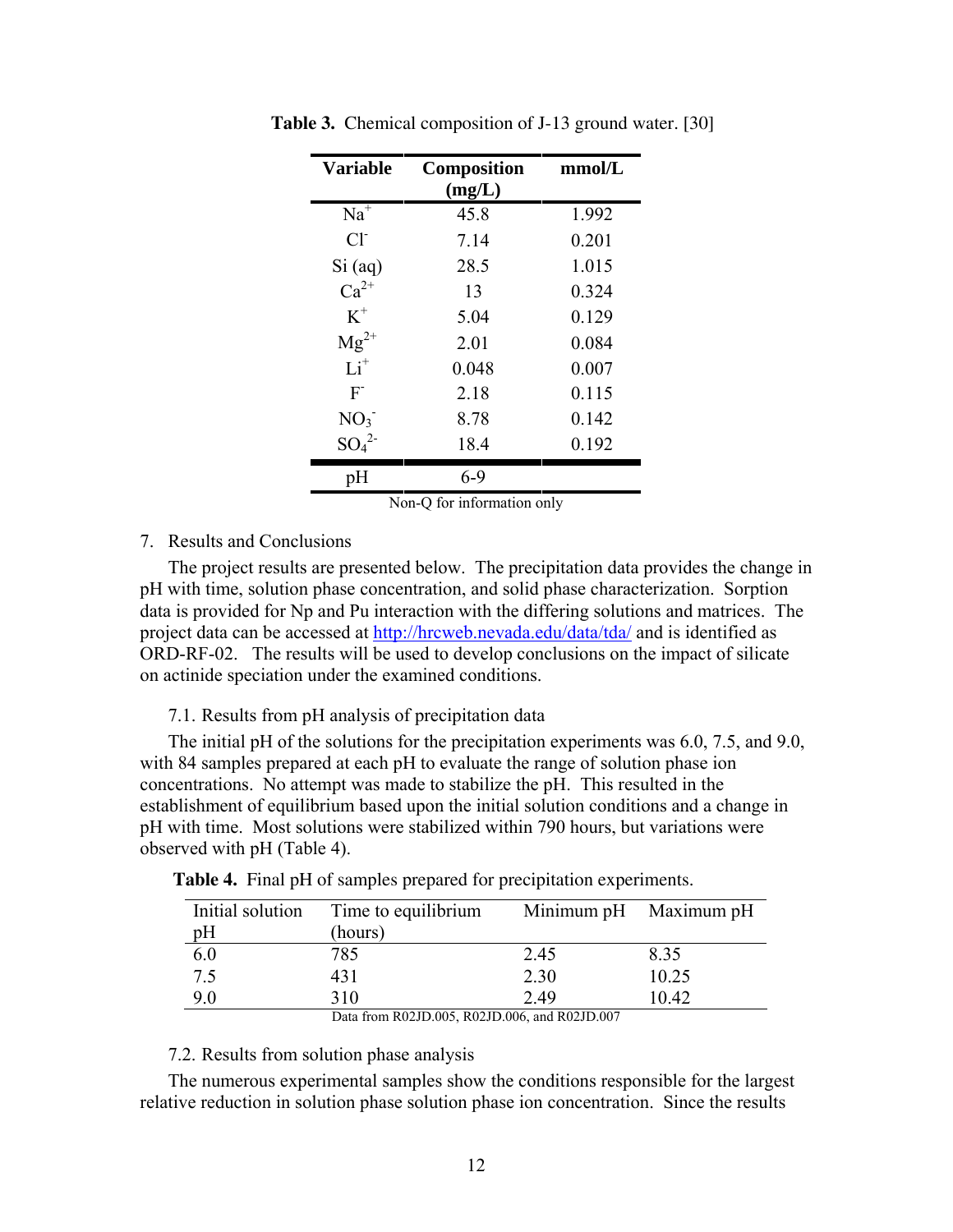presented in Table 4 show a large pH overlap range regardless of initial solution conditions, the data from the differing starting pH values can be combined in examining ion speciation. The relative value for the solid phase concentration is found from

$$
K_{I} = \frac{[I]_{\text{solid}}}{[I]_{\text{aq}}} = \frac{[I]_{o} - [I]_{\text{aq}}}{[I]_{\text{aq}}}
$$
 Eq. 9

where *I* represents the ions uranyl, total iron, or silicate, with  $[I]_0$  the initial ion concentration. The data for iron includes both the divalent and trivalent oxidation states.

| Sample ID         | $\rm K_{Fe}$ | pH final | $\text{Fe}^{3+}$ | $\text{Fe}^{2+}$ | $[S_i]_0$ | $\rm{[U]_o}$   |
|-------------------|--------------|----------|------------------|------------------|-----------|----------------|
| TS-QA2-9-47       | 15.705       | 5.67     | $\theta$         | 0.735            |           | 0.1            |
| TS-QA2-9-23       | 14.286       | 5.31     | 0.1              | 0.735            |           | 0              |
| TS-QA2-7.5-20 Dup | 6.446        | 5.07     | $\theta$         | 0.735            |           | 0              |
| TS-QA2-7.5-20     | 5.744        | 4.90     | $\theta$         | 0.735            |           | $\overline{0}$ |
| TS-QA2-9-50       | 5.458        | 4.90     | $\overline{0}1$  | 0.735            |           | 0 <sub>1</sub> |
| TS-QA2-7.5-68     | 2.943        | 4.83     | 0.1              | 0.0735           |           |                |
| TS-QA2-9-12       | 2.943        | 6.74     | 0.1              | 0.0735           | $\Omega$  | $\theta$       |
| TS-QA2-9-13       | 2.943        | 6.92     | 0.1              | 0.0735           | 0.1       | $\overline{0}$ |
| TS-QA2-9-39       | 2.943        | 5.10     | 0.1              | 0.0735           | $\Omega$  | 0.1            |
| TS-QA2-9-40       | 2.943        | 6.39     | 0.1              | 0.0735           | 0.1       | 0.1            |

**Table 5.** Calculated K values for Fe from precipitation data. Concentrations are mM.

Data from R02TS.001 worksheet "K Values", R02JD.006, and R02JD.007

| Sample ID         | $K_{Si}$ | pH final | $[Fe^{3+}]$    | $\text{Fe}^{2+}$ | $\operatorname{Si}$ <sub>o</sub> | $U$ <sub>o</sub> |
|-------------------|----------|----------|----------------|------------------|----------------------------------|------------------|
| TS-QA2-6-10       | 0.617    | 4.50     | $\theta$       | 0.0735           | 0.1                              | $\Omega$         |
| TS-QA2-6-47       | 0.457    | 4.45     | $\overline{0}$ | 0.735            |                                  | 0.1              |
| TS-QA2-7.5-20 Dup | 0.428    | 5.07     | $\theta$       | 0.735            |                                  | $\Omega$         |
| $TS-QA2-6-20$ Dup | 0.426    | 4.41     | $\overline{0}$ | 0.735            |                                  | $\theta$         |
| TS-QA2-9-50       | 0.419    | 4.90     | 0.1            | 0.735            |                                  | 0.1              |
| TS-QA2-9-47       | 0.399    | 5.67     | $\theta$       | 0.735            |                                  | 0.1              |
| TS-QA2-6-20       | 0.384    | 4.41     | $\theta$       | 0.735            |                                  | $\theta$         |
| TS-QA2-7.5-20     | 0.371    | 4.90     | $\theta$       | 0.735            |                                  | $\Omega$         |
| TS-QA2-7.5-47     | 0.349    | 4.65     | $\theta$       | 0.735            |                                  | 0 <sub>1</sub>   |
| TS-QA2-9-23       | 0.343    | 5.31     | 0.1            | 0.735            |                                  | $\Omega$         |

**Table 6.** Calculated K values for Si from precipitation data. Concentrations are mM.

Data from R02TS.001 worksheet "K Values", R02JD.005, R02JD.006, and R02JD.007

The highest  $K_{Fe}$  values are for relatively high initial  $Fe(II)$  solution concentrations (Table 5) with a solution pH between 5 and 7. There are also relatively large initial concentrations of Si. For Si the highest  $K_{Si}$  values are center around pH 5 (Table 6). The initial conditions that trend with these high  $K_{Si}$  values are high initial Si concentration (1) mM) and the presence of Fe(II). The highest values are all below 1, indicating the bulk of the Si remains in solution phase under the experimental conditions. There is no clear trend for  $K_{Si}$  with U. The correlation with  $Fe<sup>2+</sup>$  solution indicates silicates can form secondary phase in the presence of corroding Fe at pH near 5. For U the highest  $K_U$  tend to be near pH 7 and are independent of other solution ion concentrations, indicating the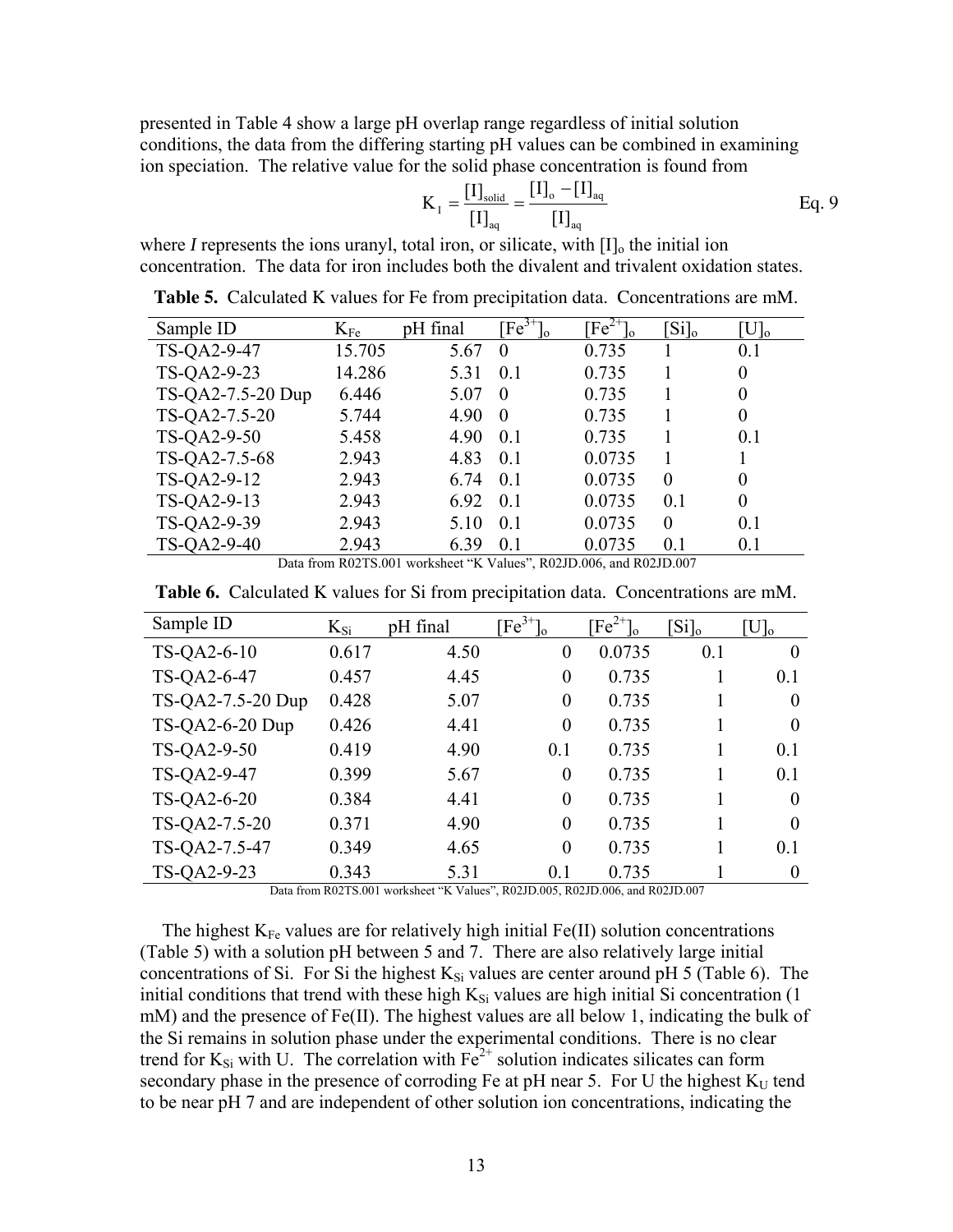importance of hydrolysis. The total U concentration for the highest values is 0.1 mM. Silicates show an importance in forming precipitates near pH 5.

| Sample ID       | $K_{U}$ | pH final | $[Fe^{3+}]$ | $\text{Fe}^{2+}$ | $[S_i]_0$ | $\mathrm{U} _{0}$ |
|-----------------|---------|----------|-------------|------------------|-----------|-------------------|
| TS-QA2-9-27     | 1.326   | 7.29     | $\theta$    | $\theta$         | 0         | 0.1               |
| TS-QA2-9-30     | 1.326   | 6.45     | 0.1         | $\theta$         | 0         | 0.1               |
| TS-QA2-9-36     | 1.326   | 6.93     | $\Omega$    | 0.0735           | $\Omega$  | 0.1               |
| TS-QA2-9-47     | 1.326   | 5.67     | $\Omega$    | 0.735            |           | 0.1               |
| TS-QA2-9-40     | 1.326   | 6.39     | 0.1         | 0.0735           | 0.1       | 0.1               |
| TS-QA2-9-40 Dup | 1.326   | 6.65     | 0.1         | 0.0735           | 0.1       | 0.1               |
| TS-QA2-9-31     | 1.326   | 7.32     | 0.1         | $\Omega$         | 0.1       | 0.1               |
| TS-QA2-7.5-28   | 1.326   | 6.90     | $\Omega$    | $\theta$         | 0.1       | 0.1               |
| TS-QA2-9-50     | 1.025   | 4.90     | 0.1         | 0.735            |           | 0.1               |
| TS-QA2-7.5-47   | 0.991   | 4.65     | $\Omega$    | 0.735            |           | 0.1               |

**Table 7.** Calculated K values for U from precipitation data. Concentrations are mM.

Data from R02TS.001 worksheet "K Values", R02JD.006, and R02JD.007

The K values as determined from Eq. 9 can be used to evaluate the correlation of uranium speciation with the solution ion species by plotting  $K_U$  against  $K_{Fe}$  or  $K_{Si}$ . Based on the data in Table 7 the uranium data should be grouped based on its initial uranium concentration. However, even with the focusing of the dataset the broad pH variation in the samples should result in a spread of the data.

**Figure 3.**  $K_U$  vs.  $K_{Fe}$  for samples with 1.0 mM initial uranium solution concentration.



Data from R02TS.001 worksheet "K Values"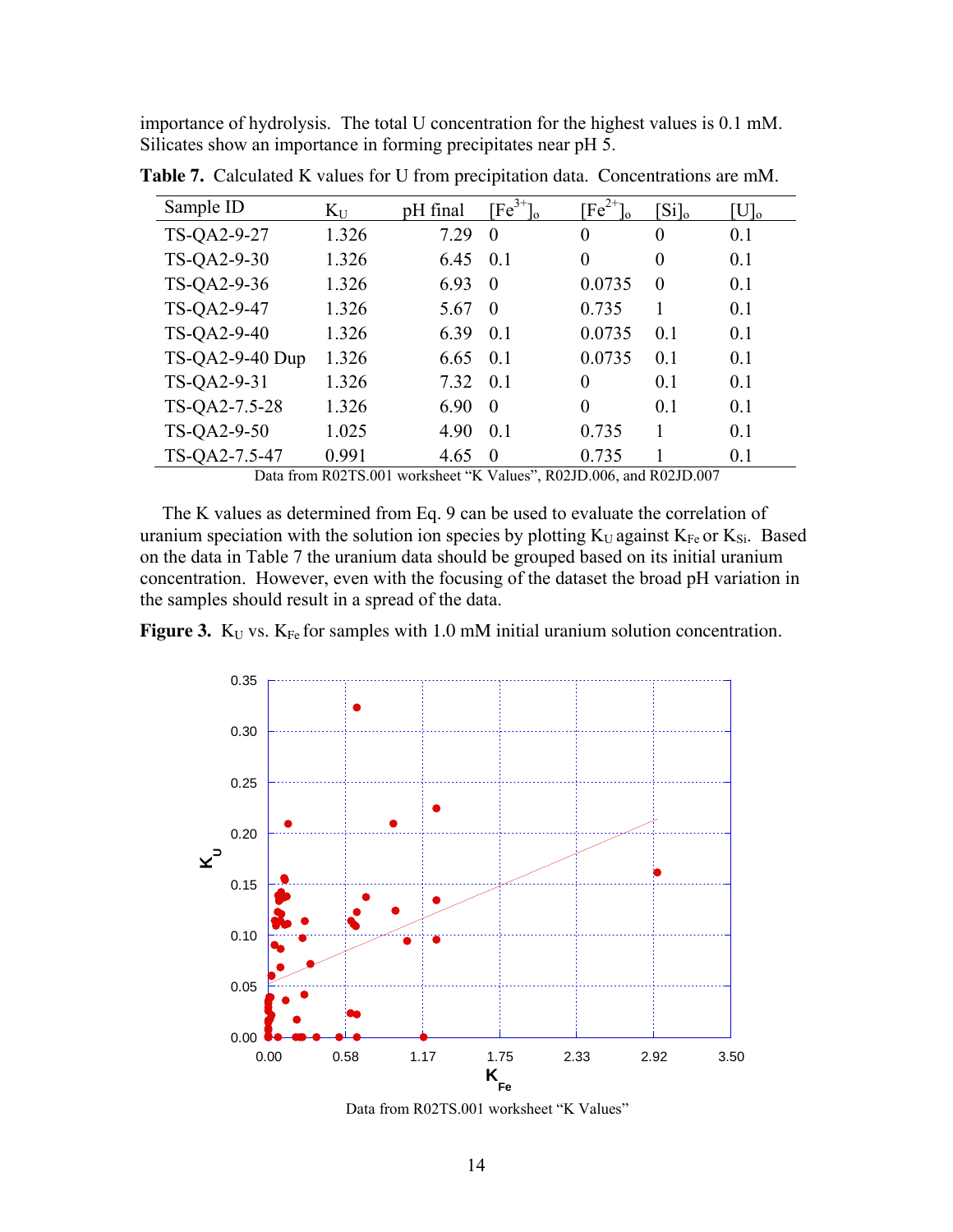

**Figure 4.**  $K_U$  vs.  $K_{Fe}$  for samples with 0.1 mM initial uranium solution concentration.

Data from R02TS.001 worksheet "K Values"

No correlation is observed for the relationship between U and Fe (Figure 3). The correlation coefficient value for the graph is 0.37 (R02TS.001 Worksheet "Correlation") from the least squares fit of the data suggesting no relationship between Fe and U speciation in the examined systems. The data for the  $K_U$  correlation with  $K_{Fe}$  at 0.1 mM total U (Figure 4) also does not provide any evidence of a relationship and has correlation coefficient value of 0.61 (R02TS.001 Worksheet "Correlation").

Unlike the analysis with  $K_{Fe}$ , a correlation is demonstrated when plotting  $K_U$  against  $K_{Si}$ . For a total uranium initial concentration of 1 mM (Figure 5), the correlation coefficient is 0.75 (R02TS.001 Worksheet "Correlation"), which is strong considering the large pH range evaluated. The slope is  $0.84 \pm 0.10$  (R02TS.001 Worksheet "Correlation"), which designates a linear relationship between Si and U. The examination of the same correlation for 0.1 mM total initial uranium shows a correlation coefficient of 0.71 (R02TS.001 Worksheet "Correlation"), but with a slope of  $1.51 \pm 0.22$ (R02TS.001 Worksheet "Correlation"). Under the examined conditions, a high solution phase concentration of silicate should result in a high uranium solution phase concentration. Conversely, precipitation of silicates should result in the formation of uranium solid phases.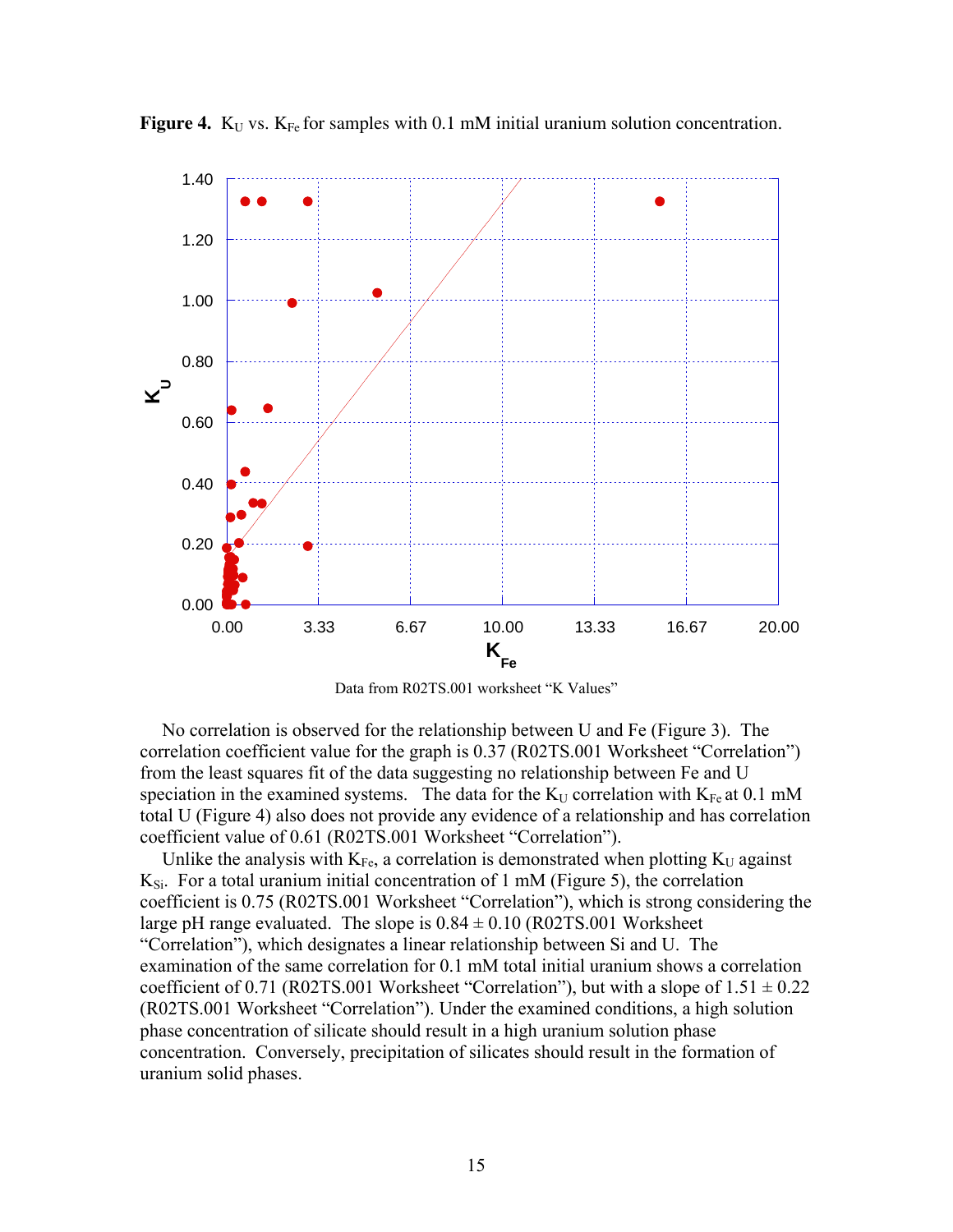

**Figure 5**.  $K_U$  vs.  $K_{Si}$  for samples with 1 mM initial uranium solution concentration.



**Figure 6.**  $K_U$  vs.  $K_{Si}$  for samples with 0.1 mM initial uranium solution concentration.



Data from R02TS.001 worksheet "K Values"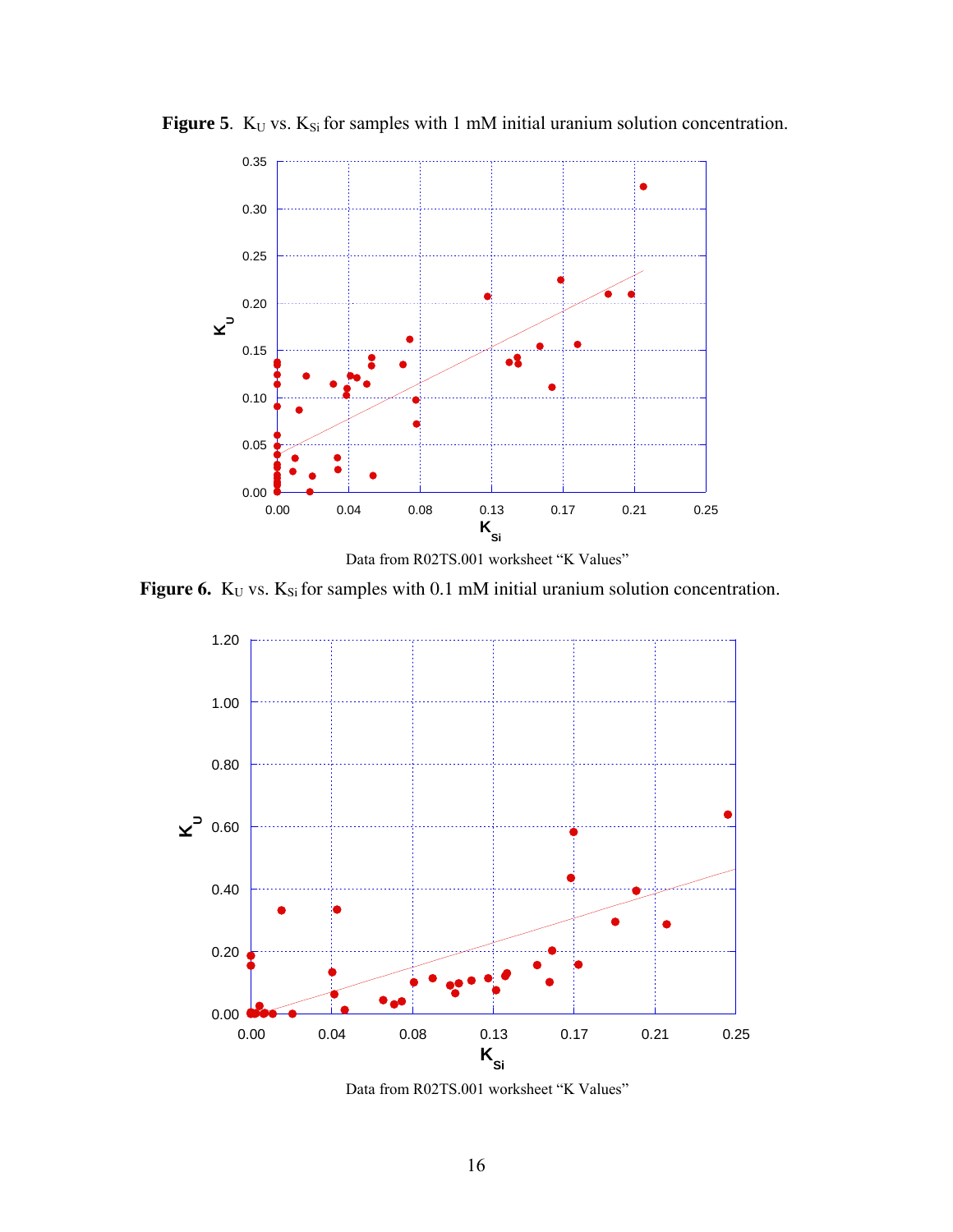#### 7.3. Results from solid phase analysis

Solid resulting from the precipitation experiments were examined by IR spectroscopy, SEM/EDAX, and XAFS. The data are useful in determining relative elemental concentrations, functional groups, and structural information. The samples examined by these methods are listed in Table 8.

#### 7.3.1. EDAX analysis of solid phases

The precipitates with the highest relative elemental concentration for each of Fe, Si, and U are listed in Table 8. From the EDAX analysis the highest Si percentage was near 50 mol%. The seven samples in this range all had an initial silicate concentration of 1 mM in addition to the presence of U. The final pH values of these solutions are below 5.75. For Fe, the bulk of the samples examined by EDAX have atomic Fe elemental percentages between 20 mol% and 30 mol%. The four samples with the highest Fe percentages are between 80 mol% and 90 mol%. These high Fe containing precipitates result from solution with total Fe concentration at or above 1 mM and in the pH range near 2.5. Uranium-containing precipitates reach an atomic elemental percentage of  $35 \pm$ 2 mol%, with the remaining samples exhibiting around 10 mol% U. The five high U samples have either high  $K_U$  values or have 1 mM solution phase U concentration in the presence of 1 mM silicate.

|                 | pH    |               |                |                  |                |          |                |       |
|-----------------|-------|---------------|----------------|------------------|----------------|----------|----------------|-------|
| Sample Name     | final | $[Fe^{2+}]_0$ | $[Fe^{3+}]_0$  | $[S_i]_0$        | $[U]_0$        | $K_{Fe}$ | $K_{Si}$       | $K_U$ |
| TS-QA2-6-42     | 2.51  | 0.0735        | 1              | $\theta$         | 0.1            | 0.103    | $\blacksquare$ | 0.076 |
| TS-QA2-6-60 Dup | 2.51  | $\theta$      | 1              | $\overline{0}$   | 1              | 0.124    | L,             | 0.110 |
| TS-QA2-7.5-24   | 2.49  | 0.735         | 1              | $\overline{0}$   | $\overline{0}$ | 0.735    | $\blacksquare$ |       |
| TS-QA2-7.5-47   | 4.65  | 0.735         | $\theta$       | 1                | 0.1            | 2.376    | 0.349          | 0.991 |
| TS-QA2-7.5-50   | 4.39  | 0.735         | 0.1            | 1                | 0.1            | 0.539    | 0.188          | 0.295 |
| TS-QA2-7.5-68   | 4.83  | 0.0735        | 0.1            | 1                | 1              | 2.943    | 0.077          | 0.162 |
| TS-QA2-7.5-74   | 4.24  | 0.735         | $\overline{0}$ | 1                | 1              | 0.216    | 0.056          | 0.017 |
| TS-QA2-7.5-77   | 4.11  | 0.735         | 0.1            | 1                | 1              | 0.001    | 0.019          | 0.000 |
| TS-QA2-9-40     | 6.39  | 0.0735        | 0.1            | 0.1              | 0.1            | 2.943    | 0.131          | 1.326 |
| TS-QA2-9-40 Dup | 6.65  | 0.0735        | 0.1            | 0.1              | 0.1            | 2.943    | 0.114          | 1.326 |
| TS-QA2-9-47     | 5.67  | 0.735         | $\theta$       | 1                | 0.1            | 15.705   | 0.399          | 1.326 |
| TS-QA2-9-59     | 5.80  | $\theta$      | 0.1            | 1                | 1              | 0.740    | 0.000          | 0.137 |
| TS-QA2-9-68     | 5.50  | 0.0735        | 0.1            | 1                | 1              | 0.963    | 0.000          | 0.124 |
| TS-QA2-9-74     | 4.49  | 0.735         | $\theta$       | 1                | 1              | 0.646    | 0.160          | 0.111 |
| TS-QA2-9-77     | 4.35  | 0.735         | 0.1            | 1                |                | 0.318    | 0.081          | 0.072 |
| TS-QA2-9-78     | 2.50  | 0.735         | 1              | $\boldsymbol{0}$ |                | 0.272    |                | 0.042 |

**Table 8.** Precipitation samples resulting in solids examined by IR and EDAX. Initial concentrations are in mM.

Data from R02TS.001 worksheet "K Values" R02JD.005, R02JD.006, and R02JD.007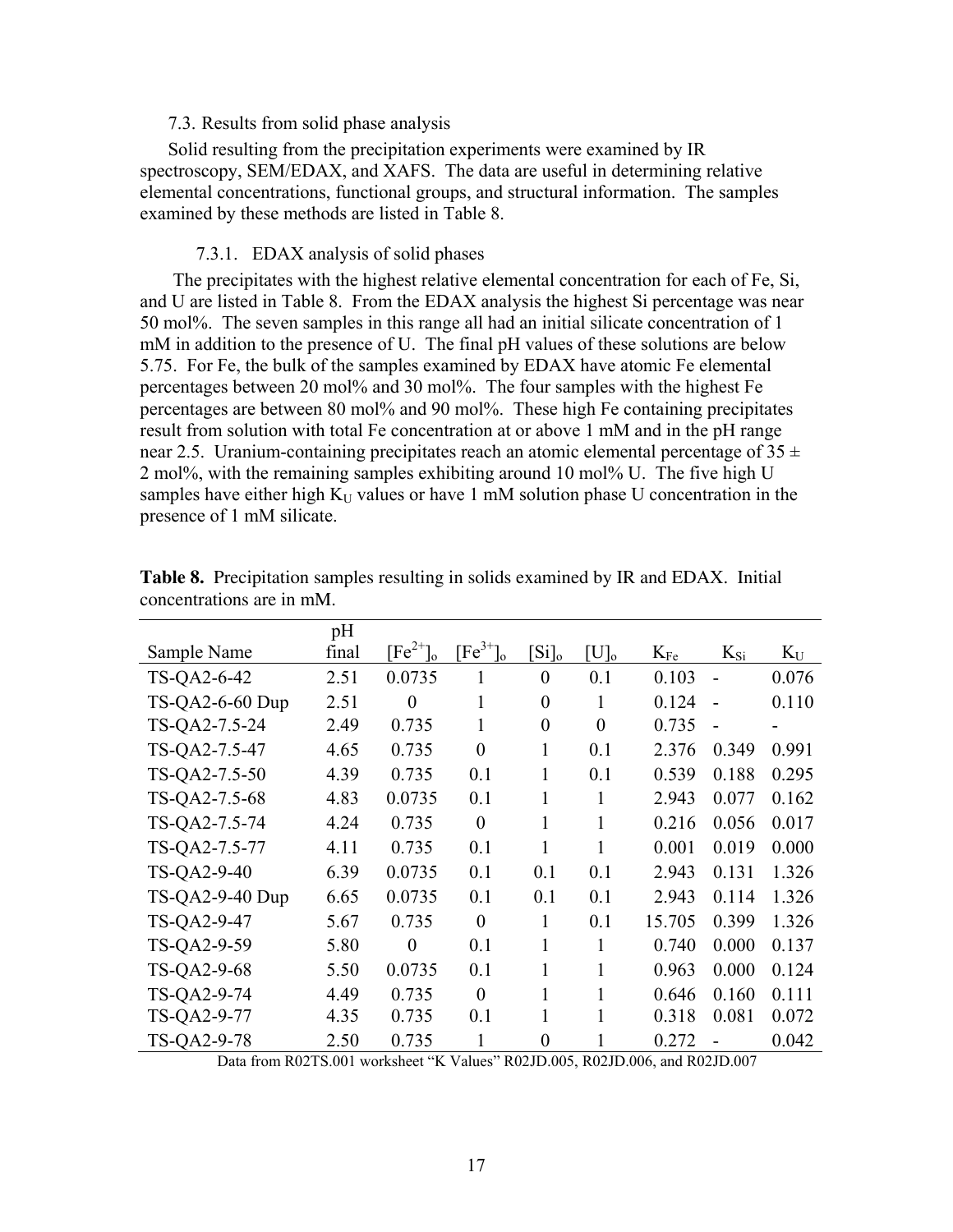### 7.3.2. IR analysis of solid phases

The IR analysis provided information on the functional groups present in the precipitates. From the IR bending and stretching frequencies, the solids contain Fe oxides (FeO and Fe<sub>2</sub>O<sub>3</sub>), uranyl, silicates, and hydroxides/water as functional groups. Examples of IR spectra and the data interpretation of samples with high levels of Fe, Si, and U are presented below.





IR spectra from UCCSN-UNLV-087 vol. 1, Non-Q for information only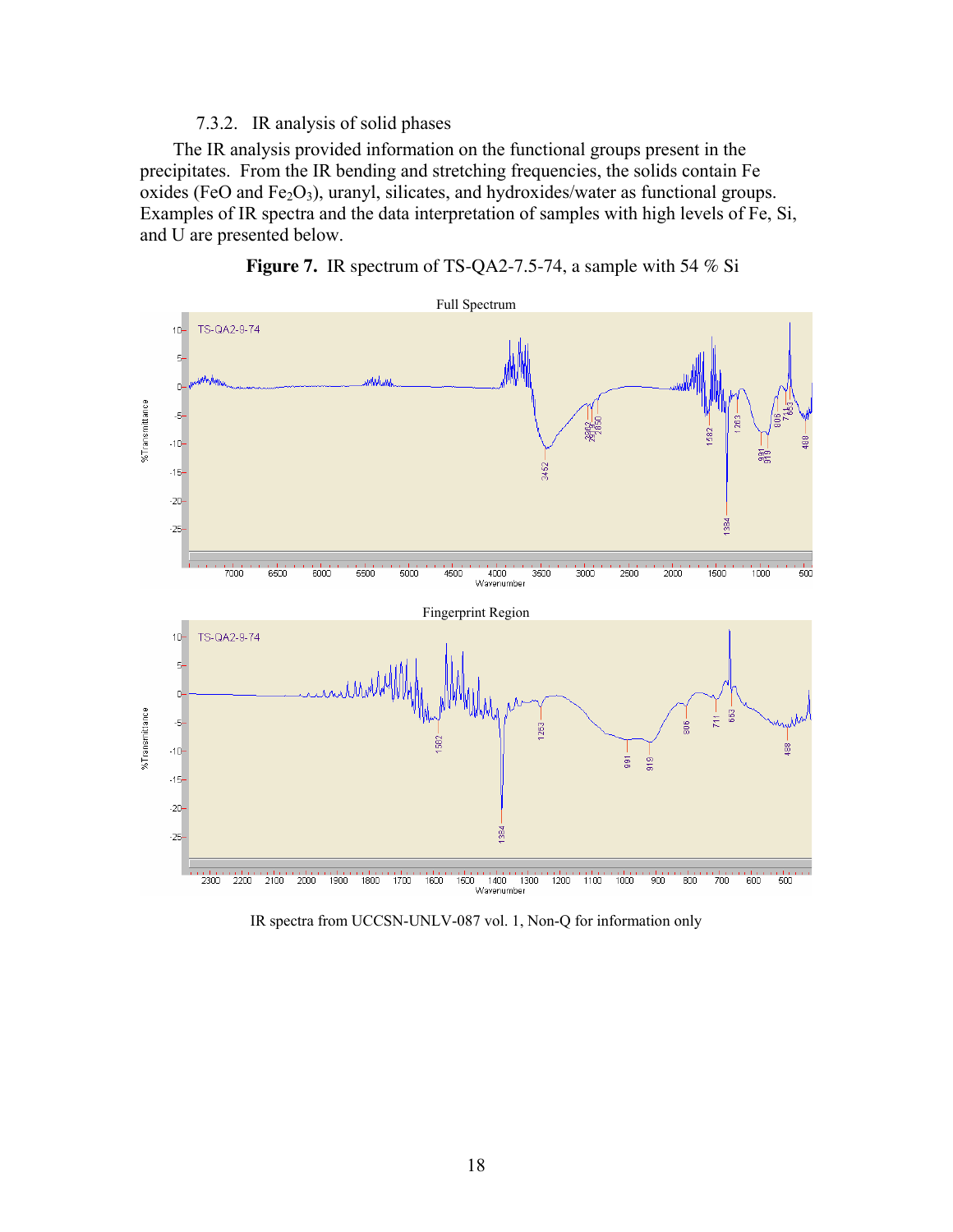| Peak $(cm-1)$<br>535<br>806<br>919<br>991<br>1384<br>1582<br>2850<br>2919<br>2962<br>3452 | Group<br>$v$ FeO<br>$v_1$ SiO <sub>3</sub> <sup>2-</sup><br>$UO_2^{2+}$<br>$v_1$ CO <sub>3</sub> <sup>2</sup><br>$v_1$ $CO_3^2$<br>OH/H <sub>2</sub> O<br>Fe <sub>2</sub> O <sub>3</sub><br>Fe <sub>2</sub> O <sub>3</sub><br>Fe <sub>2</sub> O <sub>3</sub><br>OH/H <sub>2</sub> O | Elemental composition: Si 54.42 %, Fe 29.77 %, U<br>15.81 % |
|-------------------------------------------------------------------------------------------|-------------------------------------------------------------------------------------------------------------------------------------------------------------------------------------------------------------------------------------------------------------------------------------|-------------------------------------------------------------|
|                                                                                           |                                                                                                                                                                                                                                                                                     |                                                             |

**Table 9**. IR spectrum interpretation of TS-QA2-7.5-74, a sample with 54 % Si.

IR wavenumbers from UCCSN-UNLV-087 vol. 1 and elemental composition from UCCSN-UNLV-087 vol. 2, Non-Q for information only



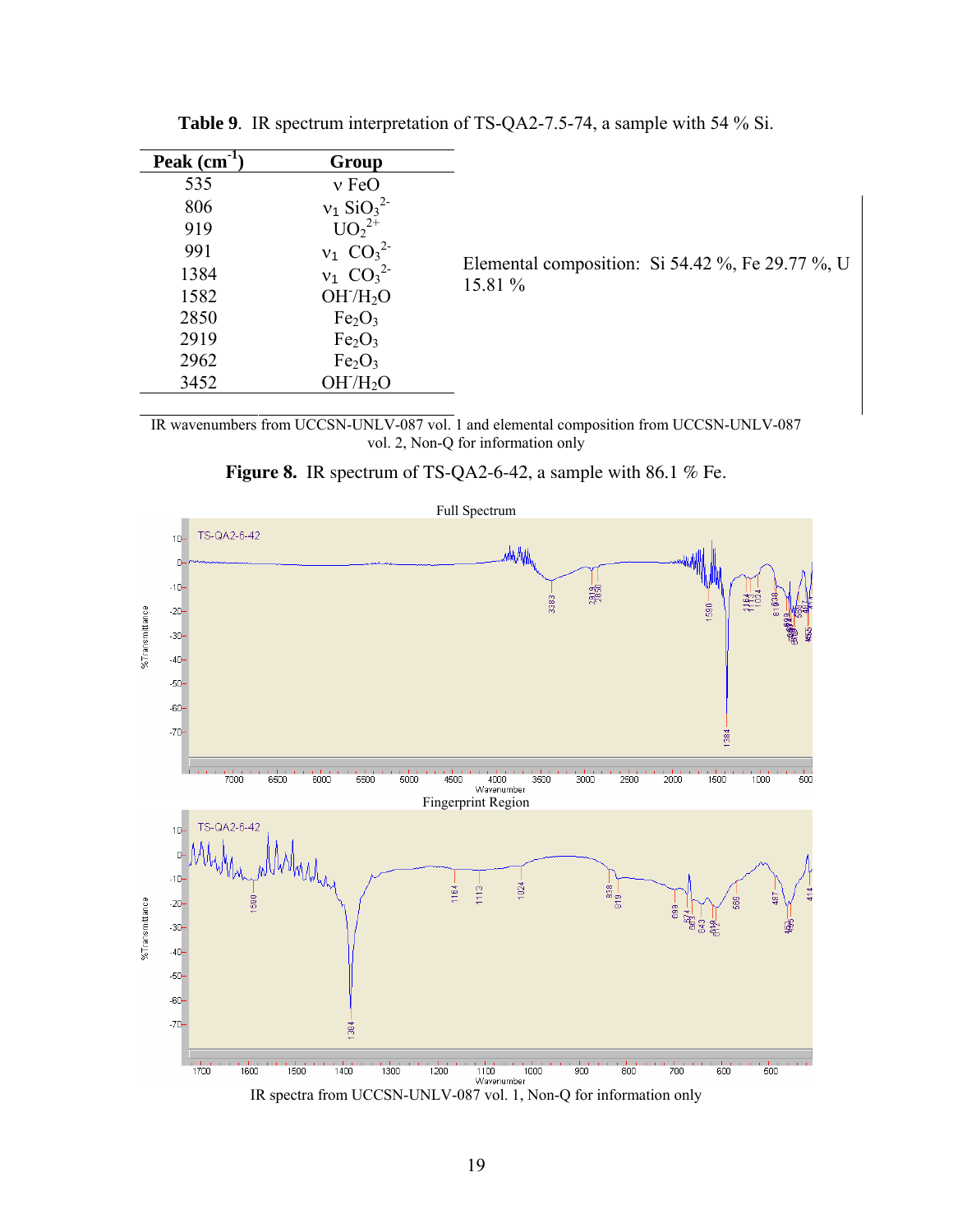| Peak (cm <sup>-1</sup> | Group                          |                                                         |
|------------------------|--------------------------------|---------------------------------------------------------|
| 569                    | $v \text{FeO}$                 |                                                         |
| 1113                   | $v_1 CO_3^2$                   |                                                         |
| 1384                   | $v_3 CO_3^2$                   |                                                         |
| 1590                   | OH/H <sub>2</sub> O            | Elemental composition: $0\%$ Si, 86.1 % Fe, and 6.5 % U |
| 2850                   | Fe <sub>2</sub> O <sub>3</sub> |                                                         |
| 2919                   | Fe <sub>2</sub> O <sub>3</sub> |                                                         |
| 3383                   | OH/H <sub>2</sub> O            |                                                         |

**Table 10.** IR spectrum interpretation of TS-QA2-6-42, a sample with 86.1 % Fe.

IR wavenumbers from UCCSN-UNLV-087 vol. 1 and elemental composition from UCCSN-UNLV-087 vol. 2, Non-Q for information only

**Figure 9.** IR spectrum of TS-QA2-9-40, a sample with 33 % U



IR spectra from UCCSN-UNLV-087 vol. 1, Non-Q for information only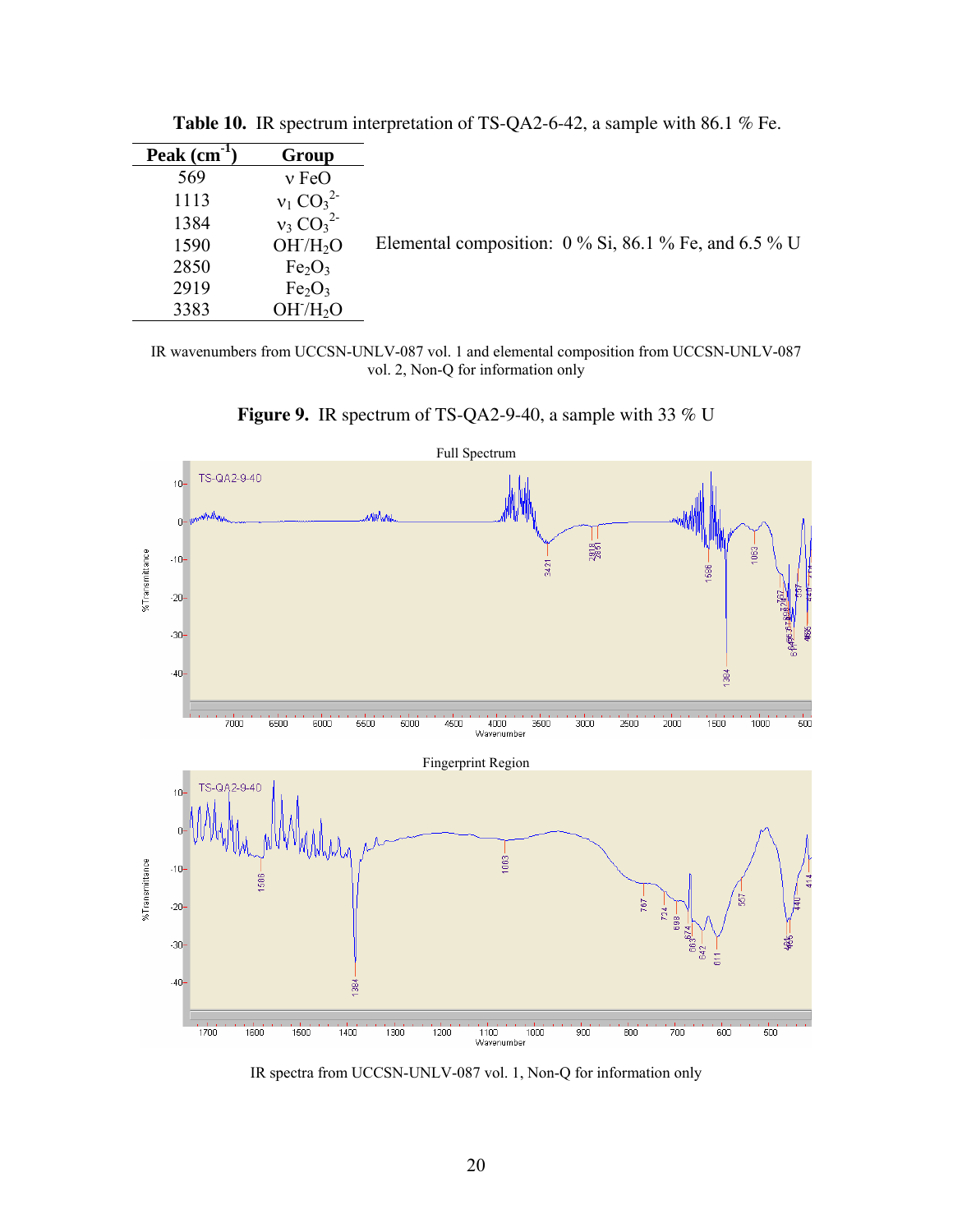| Peak (cm | Group                                |                                                                                                                 |
|----------|--------------------------------------|-----------------------------------------------------------------------------------------------------------------|
| 802      | $v_1$ SiO <sub>3</sub> <sup>2-</sup> |                                                                                                                 |
| 904      | $UO_2^{2+}$                          |                                                                                                                 |
| 1063     | $v_1 CO_3^2$                         | Elemental composition: Si 24.08 %, Fe 42.75 %, and U                                                            |
| 1384     | $v_3 CO_3^2$                         | 33.17 %                                                                                                         |
| 1585     | OH/H <sub>2</sub> O                  |                                                                                                                 |
| 2854     | Fe <sub>2</sub> O <sub>3</sub>       |                                                                                                                 |
| 2922     | Fe <sub>2</sub> O <sub>3</sub>       |                                                                                                                 |
| 3383     | OH/H <sub>2</sub> O                  |                                                                                                                 |
|          |                                      | ID $\ldots$ is a constructed in $\mu$ of $\ldots$ 1.1. $\ldots$ 1.1. $\ldots$ $\ldots$ is a constraint $\mu$ of |

**Table 11.** IR spectrum interpretation of TS-QA2-9-40, a sample with 33.17 % U.

IR wavenumbers from UCCSN-UNLV-087 vol. 1 and elemental composition from UCCSN-UNLV-087 vol. 2, Non-Q for information only

7.3.3. Uranium XAFS analysis of solid phases

The solid samples examined by XAFS are TS-QA2-9-40 Dup, TS-QA2-9-47, TS-QA2-9-59, and TS-QA2-7.5-47. The elemental composition of the samples is shown in Table 12.

| Sample            | EDAX results (molar $\%$ ) |       |       |
|-------------------|----------------------------|-------|-------|
|                   | Si                         | Fe    |       |
| $TS-OA2-9-40 Dup$ | 24.08                      | 42.75 | 33.17 |
| TS-QA2-9-47       | 59.13                      | 32.75 | 8.12  |
| TS-QA2-9-59       | 42.85                      | 21.92 | 35.23 |
| TS-QA2-7.5-47     | 58.06                      | 35.88 | 6.06  |

**Table 12.** Elemental composition of XAFS samples.

EDAX data from UCCSN-UNLV-087 vol. 2, Non-Q for information only

The U-LIII XANES spectra (Figure 10**)** of the four samples are similar. The position of the edge energy is consistent with U(VI). The presence of a shoulder at 17.19 keV indicates that U(VI) is present at the  $UO_2^{2+}$  moiety. No evidence is observed of UO<sub>2</sub> that can be formed from reduction of U(VI) by Fe(II) under the conditions in this study.

EXAFS spectra were extracted,  $k^2$ -weighted, and a Fourier transform performed between  $k = [2.5, 11.5]$  cm<sup>-1</sup>. The Fourier transform of the data is presented in (Figure 11). The results indicate that all the samples present a peak at 1.7 Å that is characteristic of the U=O scattering and a peak around 2 Å characteristic of U-O<sub>eq</sub> interaction. The difference between the sample arises around  $R + \Delta = 3.5 \text{ Å}$ . The TS-QA2-9-40 Dup sample exhibits a peak at 3.5 Å. This sample has the highest pH and lowest silicate concentration. Based on these conditions the role of hydrolysis in the formation of this precipitate should be larger than the other examined U containing solids. The EXAFS spectrum of TS-QA2-9-40 Dup exhibits a scattering wave function that is typical of a heavy atom. The peak was fitted using U-U contribution calculated in  $UO_3$  with a U-U scattering at 3.64 Å. This short distance has been observed in U(VI) precipitates [31] and is characteristic of schoepite  $UO<sub>3</sub>$ .xH<sub>2</sub>O. For the other samples a U-Si interaction is needed in addition to U=O, U-O<sub>eq1</sub>, U-O<sub>eq2</sub> U=O (MS) and U- U for fitting. The U-Si peak is observed near 3.3 Å. The U-U interaction is observed at 3.97 Å, which indicate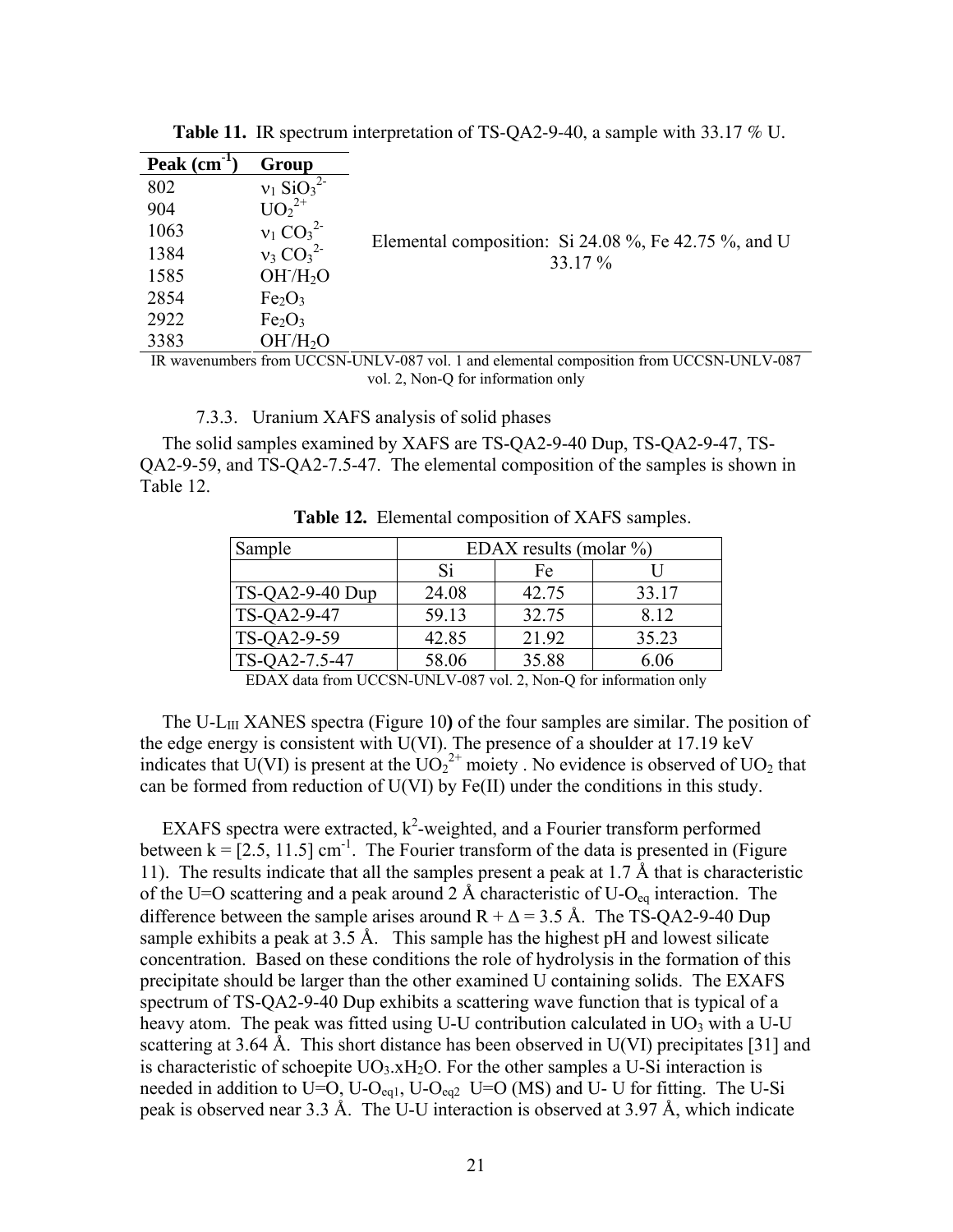presence of the core structure  $[U(\mu-O)_2 U]$ . Analysis of literature data [32] indicates that the U-U distance is characteristic of the uranium silicate phase of the uranophane group.

Co-precipitation of U(VI) with Fe oxides has already been studied [33]. In order to verify that U does not co-precipitate with Fe(II) or Fe(III) a simulation was performed. The theoretical FT of U(VI) co-precipitated with FeO and  $Fe<sub>2</sub>O<sub>3</sub>$  is compared with experimental data. The theoretical spectra were simulated between  $k = [2.5; 11.5] A^{-1}$ using the structure of FeO and Fe<sub>2</sub>O<sub>3</sub> [34,35]. The  $\sigma$ 2 values used for the simulation were taken from literature [5]. The simulated and experimental spectra are presented in Figure 12. This comparison indicates that a co-precipitation of  $U(VI)$  with FeO or Fe<sub>2</sub>O<sub>3</sub> will lead to FT with a very intense contribution around 3 Å due to U-Fe scattering. This scattering is noticeably absent in the experimental EXAFS, indicating that there is no formation of a U-Fe(II,III) phase from co-precipitation.



Figure 10. XANES spectra of the four U containing samples.

XAFS data from UCCSN-UNLV-087 vol. 1, Non-Q for information only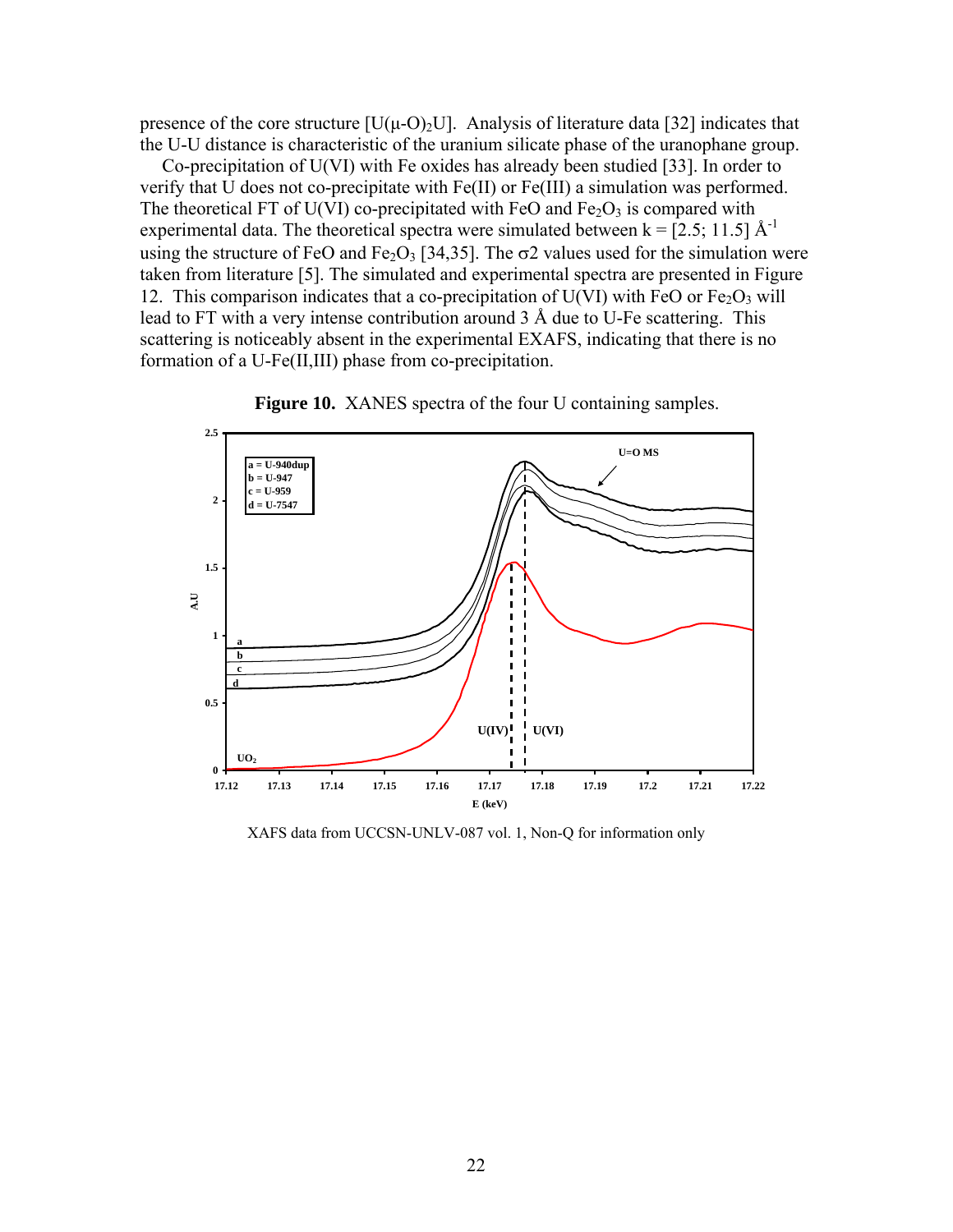



XAFS data from UCCSN-UNLV-087 vol. 1, Non-Q for information only





XAFS data from UCCSN-UNLV-087 vol. 1, Non-Q for information only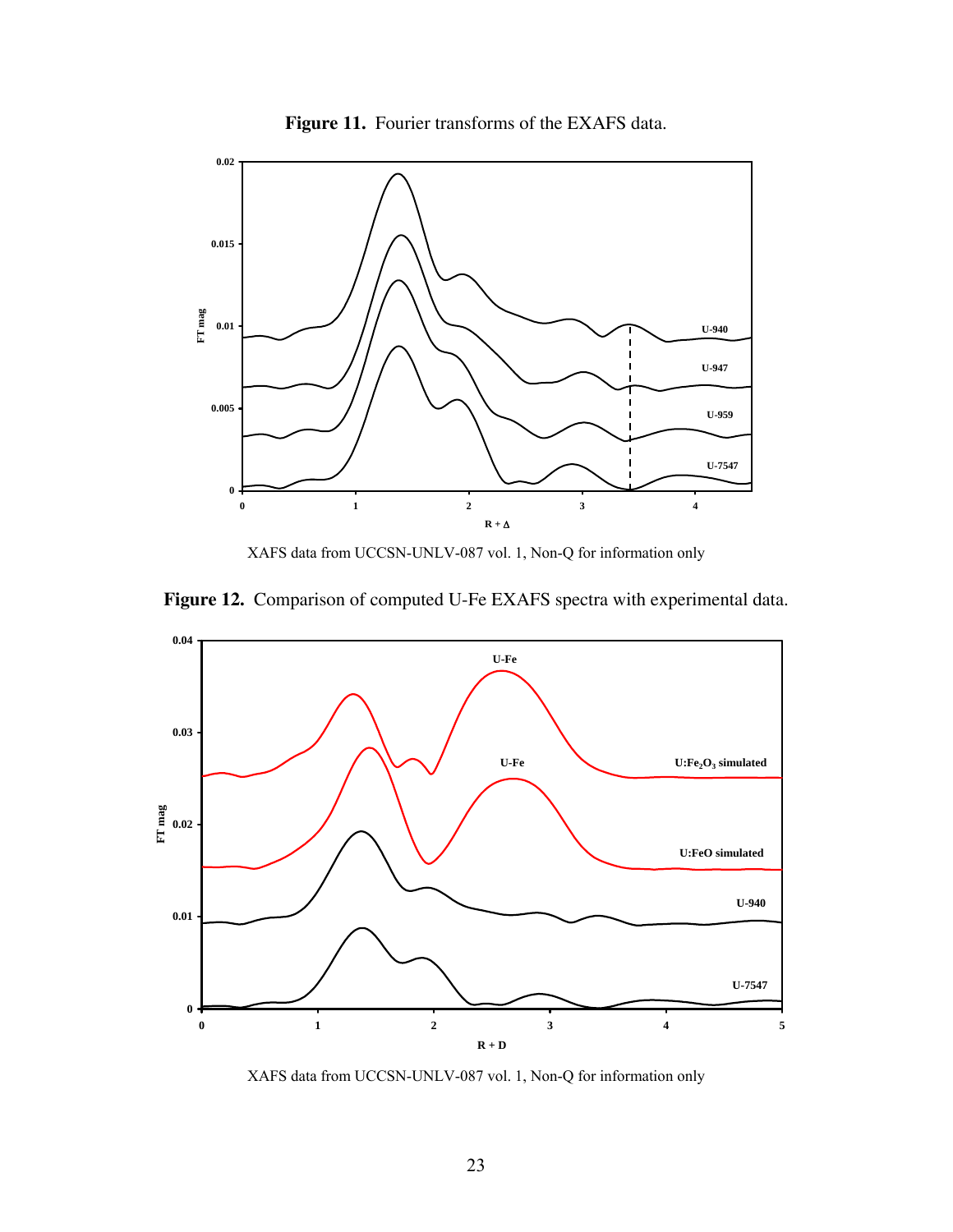#### 7.4. Results from  $Np(V)$  and  $Pu(VI)$  sorption

The solution pH varied over time but generally reached equilibrium within 5 days. Samples where Fe solid phases were in contact with the radionuclide samples exhibited equilibrium pH values between 8 and 9. This includes samples with Yucca Mountain core and iron mesh raw. Samples with only core and radionuclide showed a much larger range of pH, from 5 to 9. Solutions containing only the tracer has a low pH due to the acidity of the stock solutions. The pH conditions for the samples are provided in Table 13 and table 14.

| Sample       | Solid                              | Solution phase      | Equilibrium pH |
|--------------|------------------------------------|---------------------|----------------|
| $JD$ -QA3-13 | Np spike (no solid phase)          | DI H <sub>2</sub> O | 2.32           |
| $JD$ -QA3-14 | Np spike(no solid phase)           | 1 mM Si             | 2.46           |
| $JD$ -QA3-15 | Np spike(no solid phase)           | $J-12$              | 2.50           |
| $JD$ -QA3-25 | Np spike, Fe                       | DI H <sub>2</sub> O | 8.03           |
| $JD$ -QA3-26 | Np spike, Fe                       | 1 mM Si             | 8.70           |
| $JD$ -QA3-27 | Np spike, Fe                       | $J-12$              | 8.91           |
| $JD$ -QA3-37 | core, Np spike                     | DI H <sub>2</sub> O | 5.90           |
| $JD$ -QA3-38 | core, Np spike                     | 1 mM Si             | 7.18           |
| $JD-QA3-39$  | core, Np spike                     | $J-12$              | 7.28           |
| JD-QA3-49    | core, Np spike, Fe                 | DI H <sub>2</sub> O | 8.23           |
| $JD$ -QA3-50 | core, Np spike, Fe                 | 1 mM Si             | 8.02           |
| $JD$ -QA3-51 | core, Np spike, Fe<br>$\mathbf{A}$ | $J-12$              | 8.40           |

**Table 13.** Equilibrium solution pH for Np(V) sorption experiments.

Data from R02JD.012

**Table 14.** Equilibrium solution pH for Pu(VI) sorption experiments.

| Sample       | Solid                     | Solution phase      | Equilibrium pH |
|--------------|---------------------------|---------------------|----------------|
| $JD$ -QA3-16 | Pu spike (no solid phase) | DI H <sub>2</sub> O | 3.24           |
| $JD$ -QA3-17 | Pu spike (no solid phase) | 1 mM Si             | 8.14           |
| $JD$ -QA3-18 | Pu spike (no solid phase) | $J-12$              | 8.12           |
| $JD$ -QA3-28 | Pu spike, Fe              | DI H <sub>2</sub> O | 8.00           |
| $JD$ -QA3-29 | Pu spike, Fe              | 1 mM Si             | 9.39           |
| $JD$ -QA3-30 | Pu spike, Fe              | $J-12$              | 8.50           |
| $JD$ -QA3-40 | core, Pu spike            | DI H <sub>2</sub> O | 8.43           |
| $JD$ -QA3-41 | core, Pu spike            | 1 mM Si             | 8.68           |
| $JD$ -QA3-42 | core, Pu spike            | $J-12$              | 8.44           |
| $JD$ -QA3-52 | core, Pu spike, Fe        | DI H <sub>2</sub> O | 8.86           |
| $JD$ -QA3-53 | core, Pu spike, Fe        | 1 mM Si             | 9.07           |
| $JD$ -QA3-54 | core, Pu spike, Fe        | $J-12$              | 8.71           |

Data from R02JD.012

The solution activity of Np and Pu shows a decrease with time for all samples (Figure 13 and Figure 14). This indicates sorption is occurring. The small degree decrease in dissolved tracer in samples without a solid phase is due to sorption onto the container wall.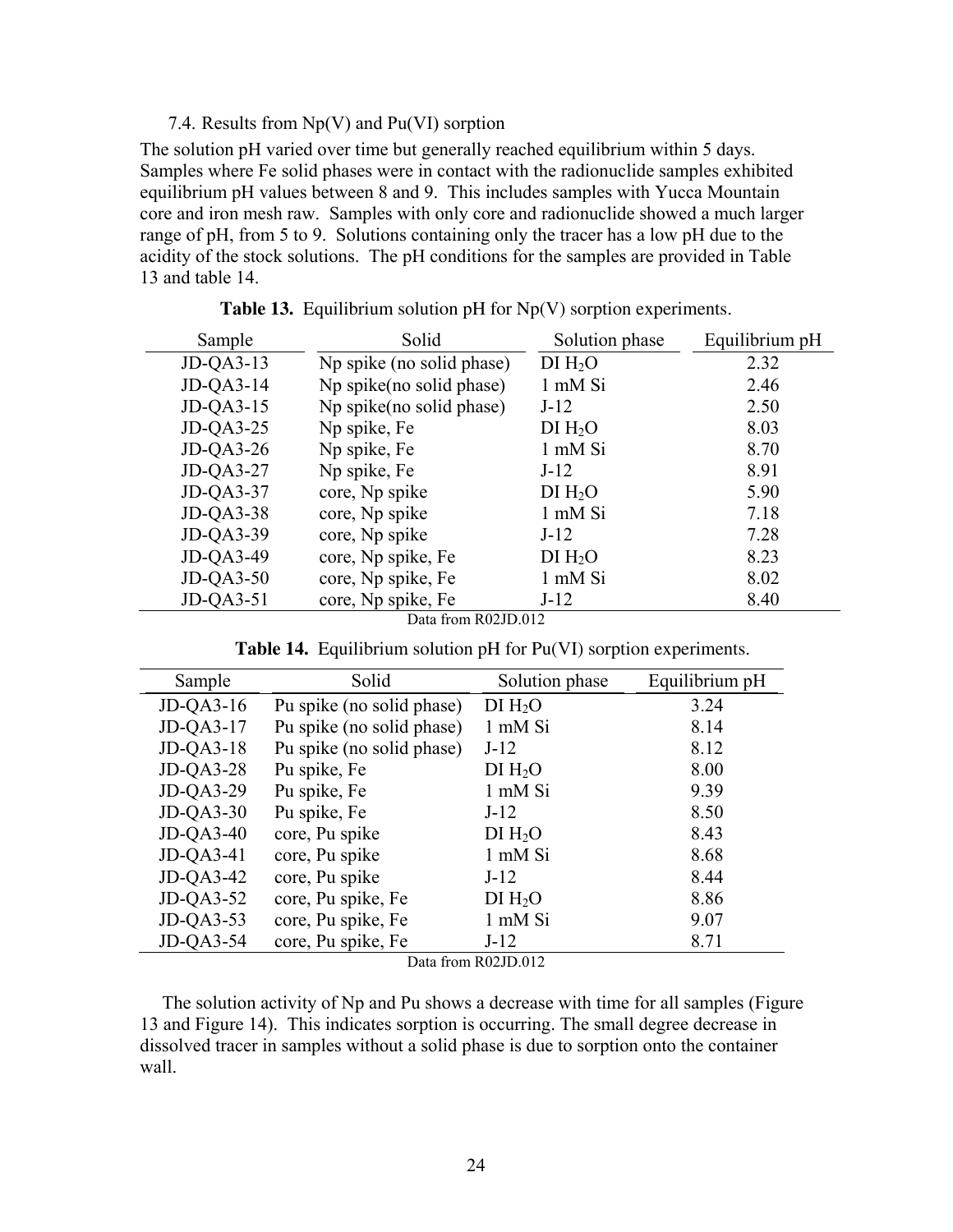

**Figure 13.** <sup>237</sup>Np(V) sorption to Yucca Mountain core and Fe in DI water, 0.1 M  $\text{SiO}_3^2$ <sup>2</sup>, and J-12 groundwater.

Data from R02TS.002 and R02JD.13

The Np data indicate a clear conclusion: Fe drives the formation of sorbed species. The dramatic difference between Np sorption onto Yucca Mountain core in the presence and absence of Fe metal shows the importance of this species for the retention of Np. In the samples without solid phase the silicate-containing solution displays the largest degree of sorption. The pH of this solution is 2.5 (Table 13), which can induce the precipitation of the silicates as  $SiO<sub>2</sub>$ , based on speciation calculations, on the container surface and thereby provide extra sorption sites for Np.

The Pu(VI) sorption data show the importance of silicate in its environmental speciation. In all cases the solution containing  $0.1 \text{ mM } \text{SiO}_3^2$  impedes the sorption of Pu species. The most dramatic case is for sorption to the Fe metal, in which solutions without silicate rapidly sorb Pu. There is a difference in solution pH; the silicate solution is at 9.4 and the other solutions are between pH 8 and 8.5. This result is consistent with the literature on the formation of Pu silicates above pH 9 [21].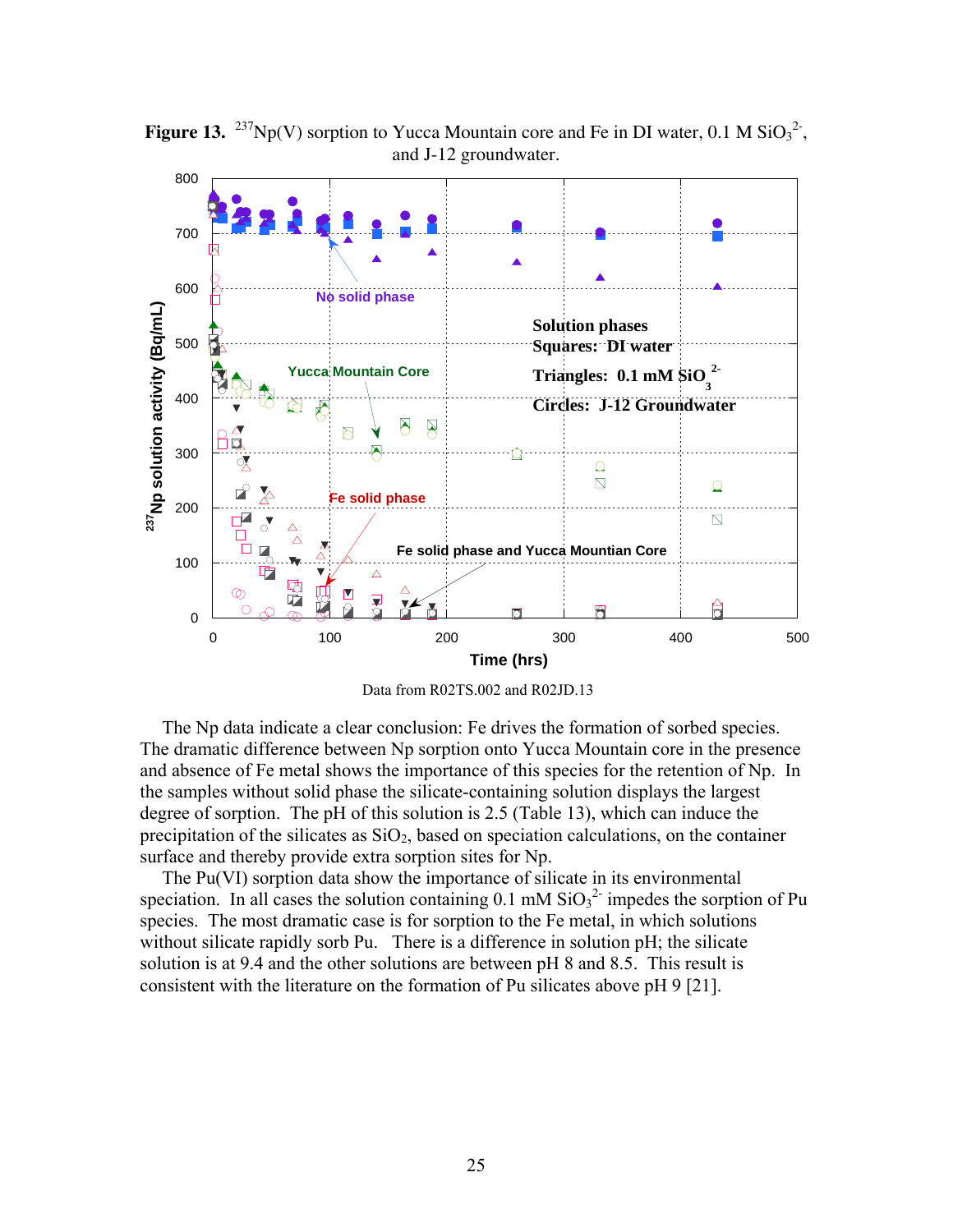

**Figure 14.** <sup>239</sup>Pu(VI) sorption to Yucca Mountain core and Fe in DI water, 0.1 M  $\text{SiO}_3^2$ <sup>2</sup>, and J-12 groundwater.

Data from R02TS.002 and R02JD.13

#### 7.5. Conclusions Based on Q Data

The conclusions supported by QA data are listed below. These conclusions are drawn from the solution phase measurements for the precipitation and sorption experiments. Precipitation experiments conclusions:

- $\circ$  From the evaluation of  $K_U$ , the largest values, representing the highest relative sorbed uranium concentration, are found near pH 7. These conditions are independent of other solution ion concentrations. At this pH uranium hydrolysis is a dominate factor in speciation. Furthermore, the largest  $K_U$  values occur at the lowest examined U concentration of 0.1 mM. Silicates show an importance in forming uranium precipitates near a final pH of 5.
- o No correlation is observed between the solid and solution phase speciation of Fe and U from the precipitation experiments based on the examination of  $K_{Fe}$  and  $K_{\text{UL}}$
- o A relationship between the solid and solution species between Si and U is observed from the relationships between  $K_{Si}$  and  $K_U$ . The slope of  $K_U$  against  $K_{Si}$ is shown to vary with the total initial uranium concentration. When 1 mM uranium is examined, the slope is  $0.84 \pm 0.10$  while under 0.1 mM uranium the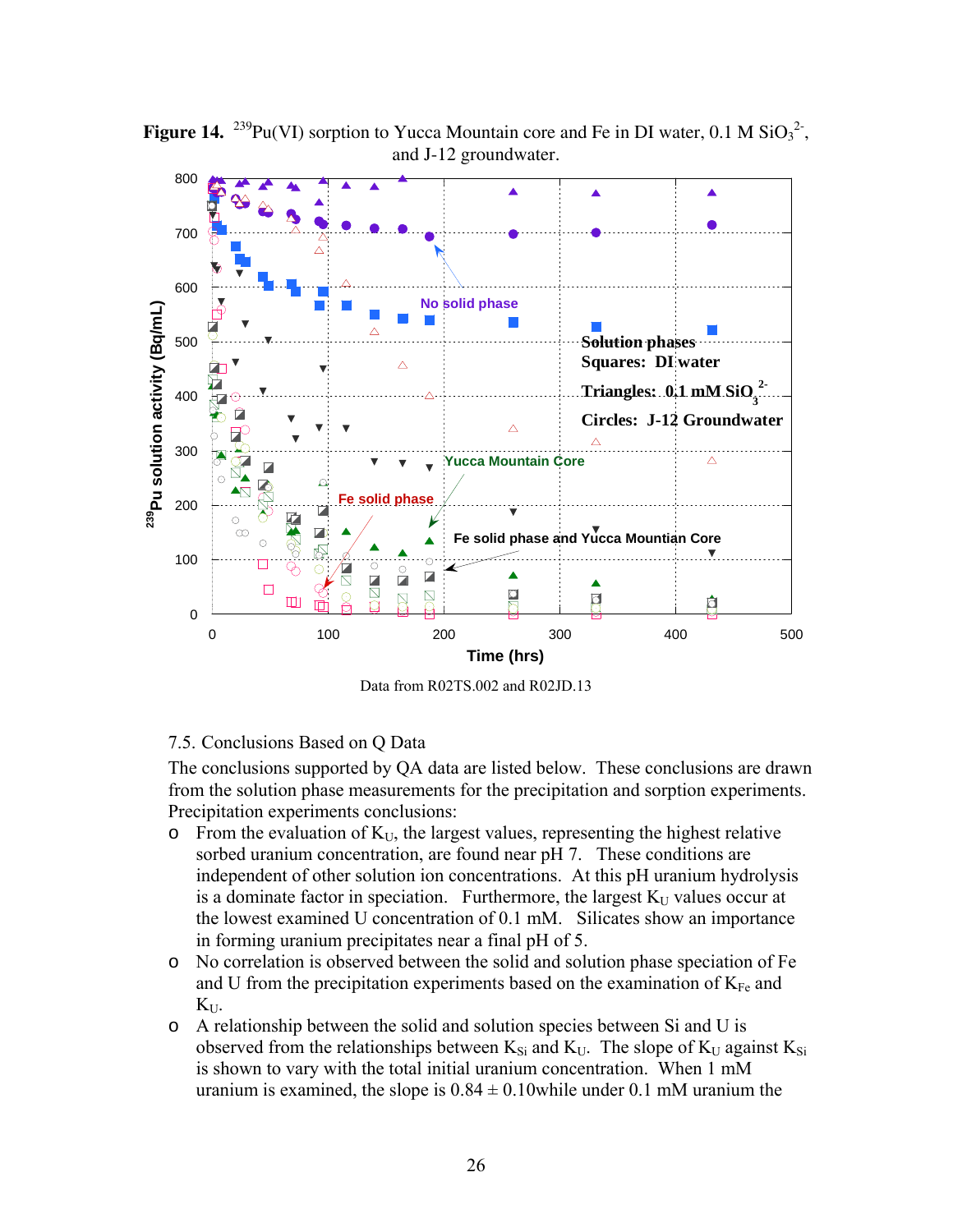slope increases to  $1.5\pm 0.22$  This trend indicates that concentrations of uranium below 0.1 mM should have an even larger dependence on silicate at its J-13 concentration, with the degree of uranium precipitation strongly influenced by the behavior of silicate.

Sorption experiment conclusions:

- o The solution activity of Np and Pu shows a decrease with time for all samples. This indicates sorption is occurring, even to a small degree in samples without a solid phase due to interaction with the container wall.
- o The Np data show a clear sorption trend correlated to the presence of an iron metal solid phase, which is demonstrated by the dramatic difference between Np sorption onto Yucca Mountain core in the presence and absence of Fe metal. In the samples without solid phase, the silicate containing solution displays the largest degree of sorption due silicate precipitation which was visually observed. The behavior is different form the precipitation experiment which the presences of Fe ions in solution did not have a strong impact on the formation of Np solids.
- o The Pu sorption data shows the importance of silicate in its environmental speciation, a result supported by literature reports of the high stability of plutonium silicate. In all solutions containing  $0.1 \text{ mM } \text{SiO}_3^2$  the formation of sorbed Pu species is impeded. The most dramatic case is the sorption to Fe metal, in which solutions without silicate rapidly sorb Pu.

### 7.6. Summary of Observations Based on Non-Q Data

Summary of observations for the solid phases from precipitation experiments are listed below.

- o From the EDAX analysis the highest Si percentage in precipitates was near 50 mol %. The seven samples in this range all had an initial silicate concentration of 1 mM . All contained uranium. The final pH of these solutions was below 5.75.
- o For Fe EDAX analysis, most of the samples examined have atomic Fe elemental percentages between 20 % and 30 %. The highest Fe percentages detected were between 80 % and 90 %. These high Fe containing precipitates result from solution with total Fe concentration at or above 1 mM and a final pH near 2.5.
- o Uranium EDAX studies showed that the precipitates reach an atomic elemental percentage maximum of  $35 \pm 2$  % U, with most of the samples exhibiting around 10 % U. The five high U samples have either high  $K_U$  values or have 1 mM solution phase U concentration in the presence 1 mM silicate. The formation of the U-silicate solids forms an equilibrium near pH 5.
- o The IR analysis provided information on the functional groups present in the precipitates. The solids are shown to contain Fe oxides (FeO and Fe<sub>2</sub>O<sub>3</sub>), uranyl, silicates, sorbed water, and hydroxide as functional groups.
- $\circ$  XANES analysis indicates that the uranium is present as the UO<sub>2</sub><sup>2+</sup> moiety in the examined samples. No reduced uranium solid species are observed, even in the presence of  $Fe^{2+}$ .
- o The EXAFS analysis shows  $UO_3 \cdot xH_2O$  is formed with 0.1 mM Fe(II,III) and 0.1mM Si at pH 6.65. These results confirm the importance of uranium hydrolysis even in the presence of other solution species, well documented in the literature.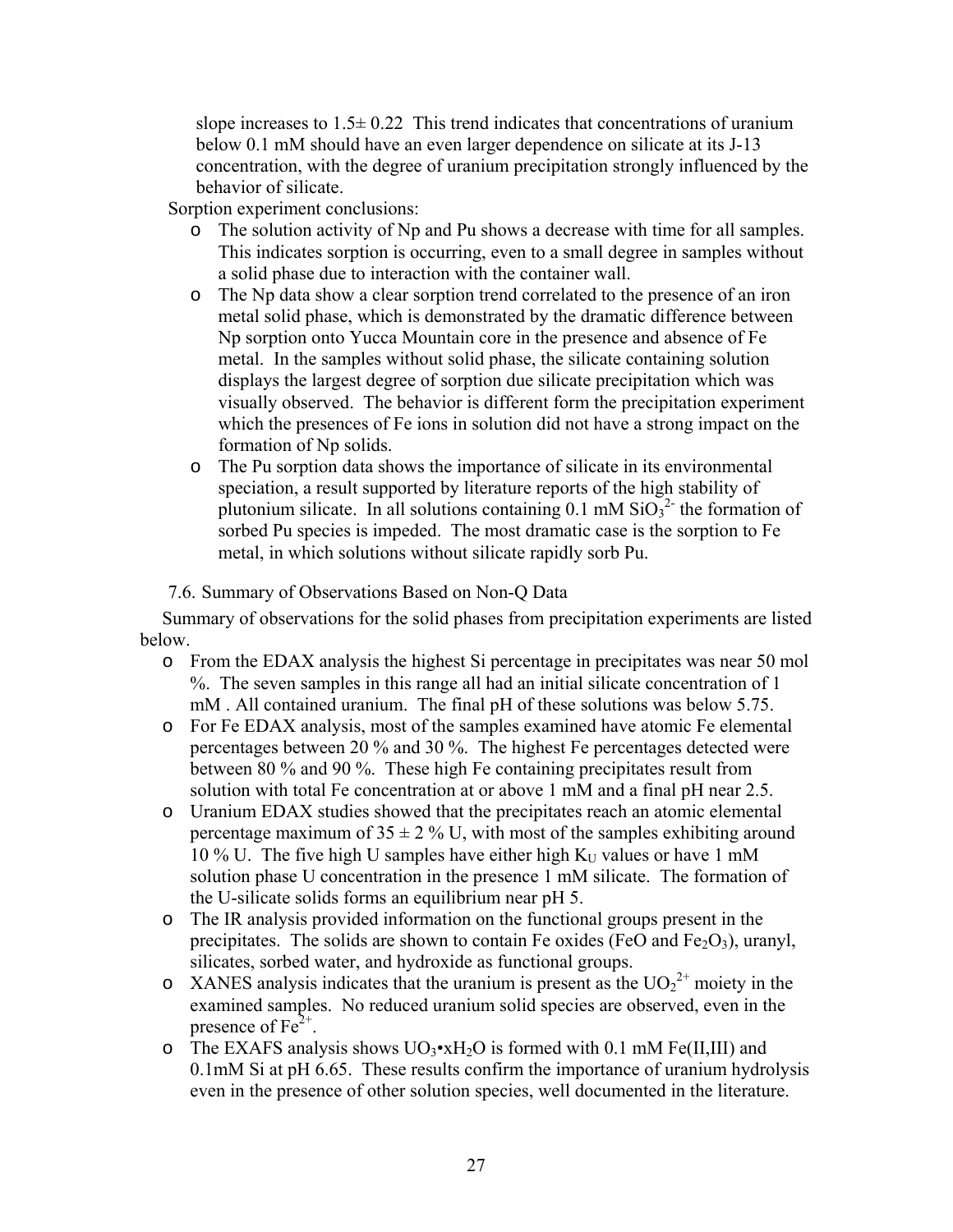A uranium–silicon phase was detected by the U-U interaction at 3.97 Å, characteristic of the uranophane group, whose minerals include sklodowskite,  $\alpha$ uranophane, and boltwoodite. This precipitate equilibrated at pH 4.5

- $\circ$  EXAFS simulation study indicates that the incorporation of U(VI) in FeO or Fe<sub>2</sub>O<sub>3</sub> structure does not occur in the studied samples.
- 8. References
- $\overline{a}$ 1. Runde, Wolfgang; Conradson, Steve D.; Wes Efurd, D.; Lu, NingPing; VanPelt, Craig E.; Tait, C. Drew: .Solubility and sorption of redox-sensitive radionuclides (Np, Pu) in J - 13 water from the Yucca Mountain site: comparison between experiment and theory. Applied Geochemistry (2002), 17(6), 837-853.
- 2. Colloid-Facilitated Transport of Low-Solubility Radionuclides: A Field, Experimental, and Modeling Investigation, Editors Annie B. Kersting and Paul W. Reimus, UCRL-ID-149688 (http://www.llnl.gov/tid/lof/documents/pdf/246025.pdf)
- 3 . Choppin, Gregory R : Actinide speciation in the environment. Radiochimica Acta (2003), 91(11), 645-649.
- 4. Kim, J.I.: Chemical Behavior of Transuranic Elements in Natural Aquatic Systems, Handbook on the Physics and Chemistry of the Actinides, A.J. Freeman and C. Keller Eds., Elsevier Publishers, 1986, 413-455.
- 5. Von Gunten, H.R., and Benes, P.: Speciation of Radionuclides in the Environment. Radiochim. Acta, **69**, 1-29 (1995).
- 6. Silva, R.J. and Nitsche, H.: Actinide Environmental Chemistry, Radiochim. Acta, **70/71**, 377-396 (1995).
- 7. Moulin, V and Moulin, C.: Radionuclide Speciation in the Environment: A Review. Radiochim. Acta, **89(11-12)**, 773-778 (2001).
- 8. J. Plaue and K.R. Czerwinski, Actinide Speciation in Environmental Remediation, J. Nucl. Sci. Supp 3, 461-465 (2002).
- 9. Duff, M. C.; Hunter, D. B.; Triay, I. R.; Bertsch, P. M.; Reed, D. T.; Sutton, S. R.; Shea-McCarthy, G.; Kitten, J.; Eng, P.; Chipera, S. J.; Vaniman, D. T.: Mineral associations and average oxidation states of sorbed Pu on tuff. Environmental Science and Technology (1999), 33(13), 2163-2169.
- 10 Mincher, Bruce J.; Fox, Robert V.; Cooper, D. Craig; Groenewold, Gary S.: Neptunium and plutonium sorption to Snake River plain, Idaho soil**.** Radiochimica Acta (2003), 91(7), 397-401.
- 11 Combes, Jean Marie; Chisholm-Brause, Catherine J.; Brown, Gordon E., Jr.; Parks, George A.; Conradson, Steven D.; Eller, P. Gary; Triay, Ines R.; Hobart, David E.; Miejer, Arend: EXAFS spectroscopic study of neptunium(V) sorption at the  $\alpha$ -iron hydroxide oxide ( $\alpha$ -FeOOH)/water interface. Environmental Science and Technology (1992), 26(2), 376-82.
- 12. Kohler, M.; Honeyman, B. D.; Leckie, J. O.: Neptunium (V) sorption on hematite  $(\alpha$ - $Fe<sub>2</sub>O<sub>3</sub>$ ) in aqueous suspension. The effect of  $CO<sub>2</sub>$ . Radiochimica Acta (1999), 85(1-2), 33-48.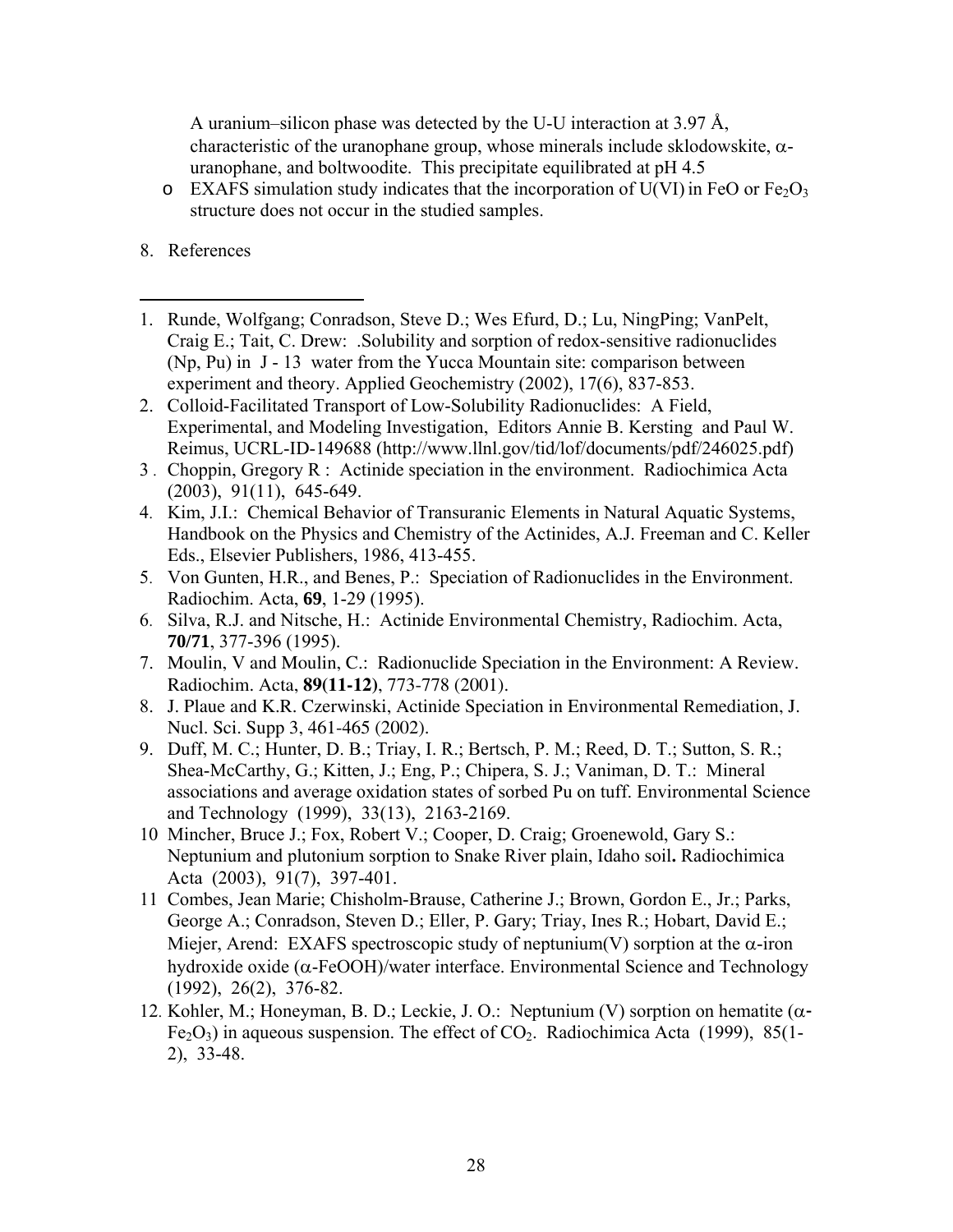13. Khasanova, A. B.; Shcherbina, N. S.; Kalmykov, St. N.; Novikov, A. P.; Clark, S. B.: Neptunium(V) sorption by  $\alpha$ -FeOOH and  $\gamma$ -Fe<sub>2</sub>O<sub>3</sub>. AIP Conference Proceedings (2003), 673(Plutonium Futures--The Science), 357-359.

 $\overline{a}$ 

- 14. Tochiyama, O.; Yamazaki, H.; Mikami, T.: Sorption of neptunium(V) on various aluminum oxides and hydrous aluminum oxides. Radiochimica Acta (1996), 73(4), 191-198.
- 15. Del Nero, M.; Ben Said, K.; Made, B.; Clement, A.; Bontems, G.: Effect of pH and carbonate concentration in solution on the sorption of neptunium(V) by hydrargillite. Application of the non-electrostatic model. Radiochimica Acta (1998), 81(3), 133- 141.
- 16. Turner, David R.; Pabalan, Roberto T.; Bertetti, F. Paul.: Neptunium(V) sorption on montmorillonite: an experimental and surface complexation modeling study. Clays and Clay Minerals (1998), 46(3), 256-269.
- 17. Bertetti, F. Paul; Pabalan, Roberto T.; Almendarez, Michael G: Studies of neptunium V sorption on quartz, clinoptilolite, montmorillonite, and  $\alpha$ -alumina. Adsorption of Metals by Geomedia. Editor(s): Jenne, Everett A. Publisher: Academic, San Diego, CA.(1998), 131-148.
- 18. Kohler, M.; Wieland, E.; Leckie, J.O. Metal-ligand-surface interactions during sorption of uranyl and neptunyl on oxides and silicates. Water-Rock Interact., Proc. Int. Symp.,  $7<sup>th</sup>$ , Editor(s): Kharaka, Yousif K.; Maest, Ann S (1992), 1 51-4.
- 19. Lomenech, C.; Drot, R.; Simoni, E.: Speciation of uranium(VI) at the solid/solution interface: Sorption modeling on zirconium silicate and zirconium oxide. Radiochimica Acta (2003), 91(8), 453-461.
- 20. Paulus, J. M.; Bontems, G.; Schleiffer, J. J.: Neptunium(V and VI) exchange between silicate gels and aqueous solutions. Applied Clay Science (1992), 7(1-3), 71-8.
- 21. Shilov, V. P.; Fedoseev, A. M: .Solubility of Pu(IV) in Weakly Alkaline Solutions (pH 9-14) Containing Silicate Anions. Radiochemistry, (2003), 45(5), 491-494.
- 22. Fortner, J. A.; Mertz, C. J.; Bakel, A. J.; Finch, R. J.; Chamberlain, D. B.: Plutonium silicate alteration phases produced by aqueous corrosion of borosilicate glass. Materials Research Society Symposium Proceedings (2000), 608(Scientific Basis for Nuclear Waste Management XXIII), 739-744.
- 23. Burakov, B. E.; Anderson, E. B.; Zamoryanskaya, M. V.; Yagovkina, M. A.; Strykanova, E. E.; Nikolaeva, E. V.: Synthesis and study of 239Pu-doped ceramics based on zircon, (Zr,Pu)SiO4, and hafnon, (Hf,Pu)SiO4. Materials Research Society Symposium Proceedings (2002), 663(Scientific Basis for Nuclear Waste Management XXIV), 307-313.
- 24. Dzombak, D.A. and FM.M. Morel (1990). *Surface Complexation Modeling: Hydrous Ferric Oxide*. Wiley-Interscience (New York).
- 25. Davis, J.A., Coston, J.A., Kent, D.B. and Fuller, C.C. (1998). Application of the surface complexation concept to complex mineral assemblages. *Environ. Sci. Technol.,* **32**, 2820-2828*.*
- 26. Honeyman, B.D. (1984). *Cation and Anion Adsorption in Binary Mixtures of Adsorbents: An Investigation of the Concept of Adsorptive Additivity.* Ph.D. Dissertation, Stanford University.